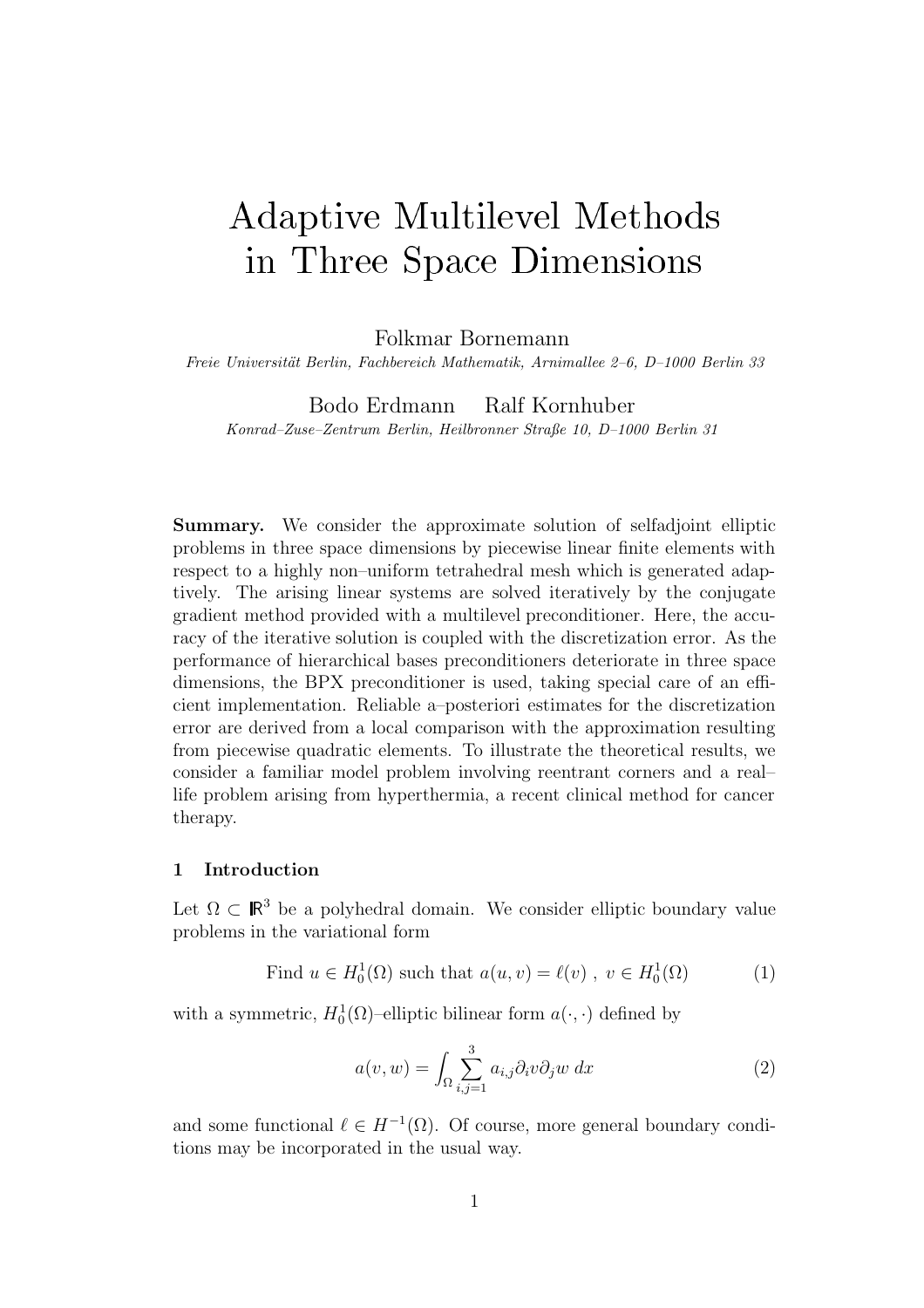In the presence of complicated space geometries, discontinuous coefficients etc., the numerical solution of this problem in *three* space dimensions requires a *sophisticated* reduction of the computational amount of work. Only then we can hope to break through the complexity barrier of many important problems of the natural sciences and technology. Here the concept of *adaptivity*, i.e., the automatic distribution of the nodes used in the discretization, becomes more and more important. Additionally, *multigrid* or *multilevel* methods should be used to provide an efficient solution of the arising linear system. In two space dimensions adaptivity has already quite a history, whereas the appearance of multilevel methods is still more recent. Among the most popular codes in this field there is NFEARS due to Mesztenyi and Rheinboldt <sup>24</sup>, PLTMG due to Bank <sup>3</sup> which is based on the hierarchical basis multigrid method and KASKADE due to Deuflhard,Leinen and Yserentant <sup>14</sup>, where the conjugate gradient method preconditioned by the hierarchical basis is utilized. It is well–known that the good properties of the hierarchical basis are restricted to the 2–D case so that for three space dimensions the BPX preconditioner proposed by Bramble, Pasciak and Xu <sup>10</sup> should be used.

It is the purpose of this paper to collect well–known results on 3–D mesh refinement  $^{6, 18, 34}$  and the BPX preconditioner  $^{7, 9, 10, 13, 25}$  and on the other hand to extend related results on 2D–a–posteriori error estimates <sup>14</sup> and the data structures of the adaptive finite element code KASKADE 23, 27, 28 to obtain an adaptive multilevel finite element code for the adaptive multilevel treatment of (1) in *three* space dimensions.

The following three sections are devoted to the description of mesh refinement, preconditioning and a–posteriori error estimation which are the basic modules of any adaptive multilevel method. Special care is paid to an efficient implementation of the BPX preconditioner. For a detailed description of the underlying data structures we refer to Erdmann and Roitzsch <sup>15</sup>. The performance of the code is illustrated by two numerical examples reported in the final section.

#### **2 Local Refinement**

A partition  $\mathcal T$  of the computational domain  $\Omega \in \mathbb{R}^3$  into tetrahedra is called triangulation. Throughout this paper we consider triangulations which are conforming in the sense that the intersection of two different tetrahedra  $t, \overline{t} \in$  $\mathcal T$  either consists of a common triangular face, a common edge, a common vertex or is empty.

Starting with an intentionally coarse triangulation  $\mathcal{T}_0$  of  $\Omega$  we want to produce a sequence  $\mathcal{T}_0,\ldots,\mathcal{T}_i$  of increasingly fine triangulations by the successive refinement of certain tetrahedra on which the solution is deemed too inac-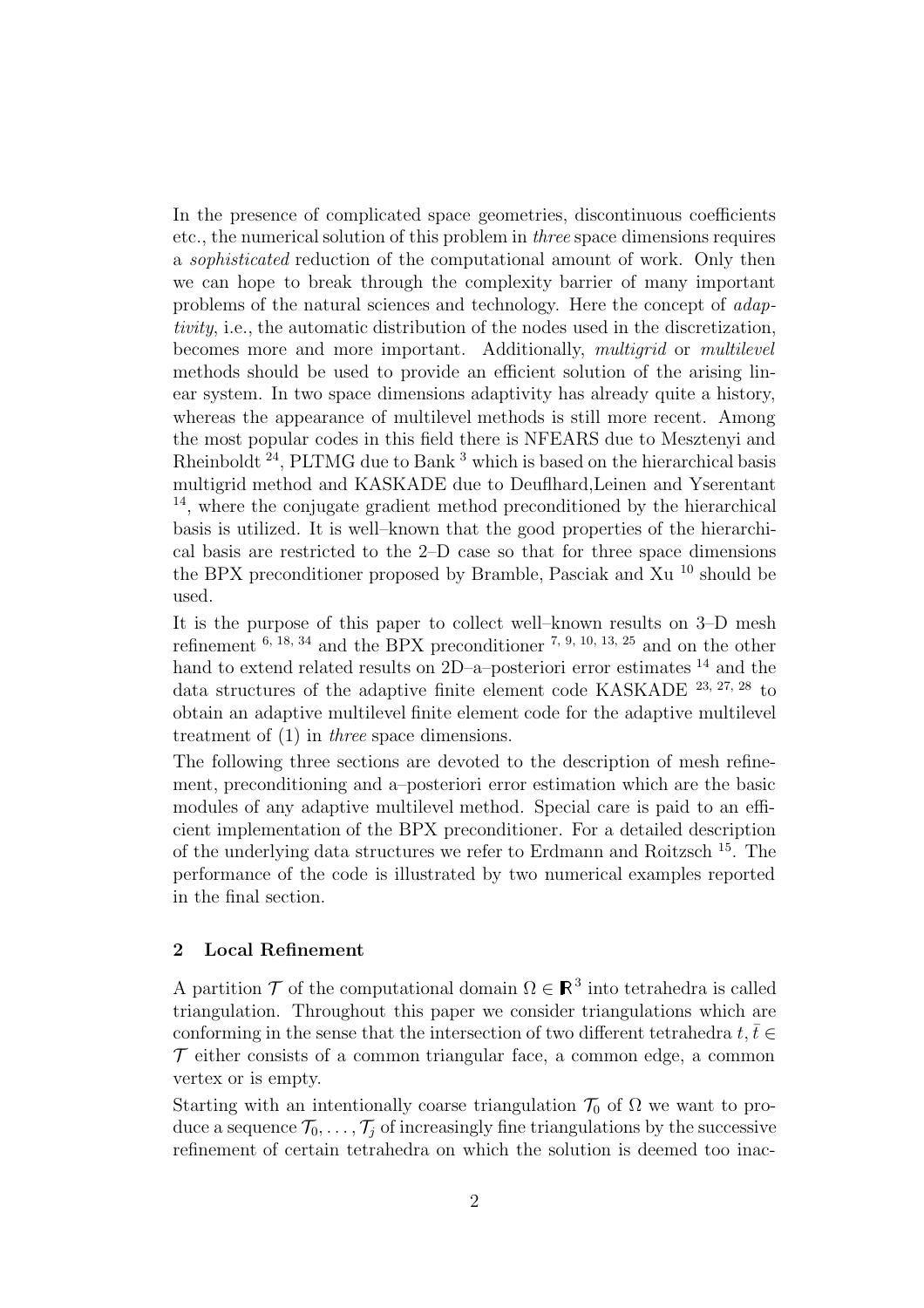

**Figure 1**. Regular Refinement of a Triangle



**Figure 2**. Regular Refinement of the Triangular Faces

curate. In this section we will consider the geometrical aspects of the local refinement referring to Section 3 for the a–posteriori estimates which govern the underlying selection process. In particular, we are interested in a refinement process which is stable in the following sense: For each  $t \in \mathcal{T}_j$  the ratio of the diameter diam(t) and the radius of the largest interior ball  $\rho(t)$ remains uniformly bounded, i.e.,

$$
\sigma(t) = \text{diam}(t) / \rho(t) \le c \,, \quad t \in \mathcal{T}_j \,, \tag{3}
$$

holds with a constant  $c$  independent of the refinement level  $j$ . Extensions of the well-known regular (red) refinement of Bank and al. <sup>4</sup>,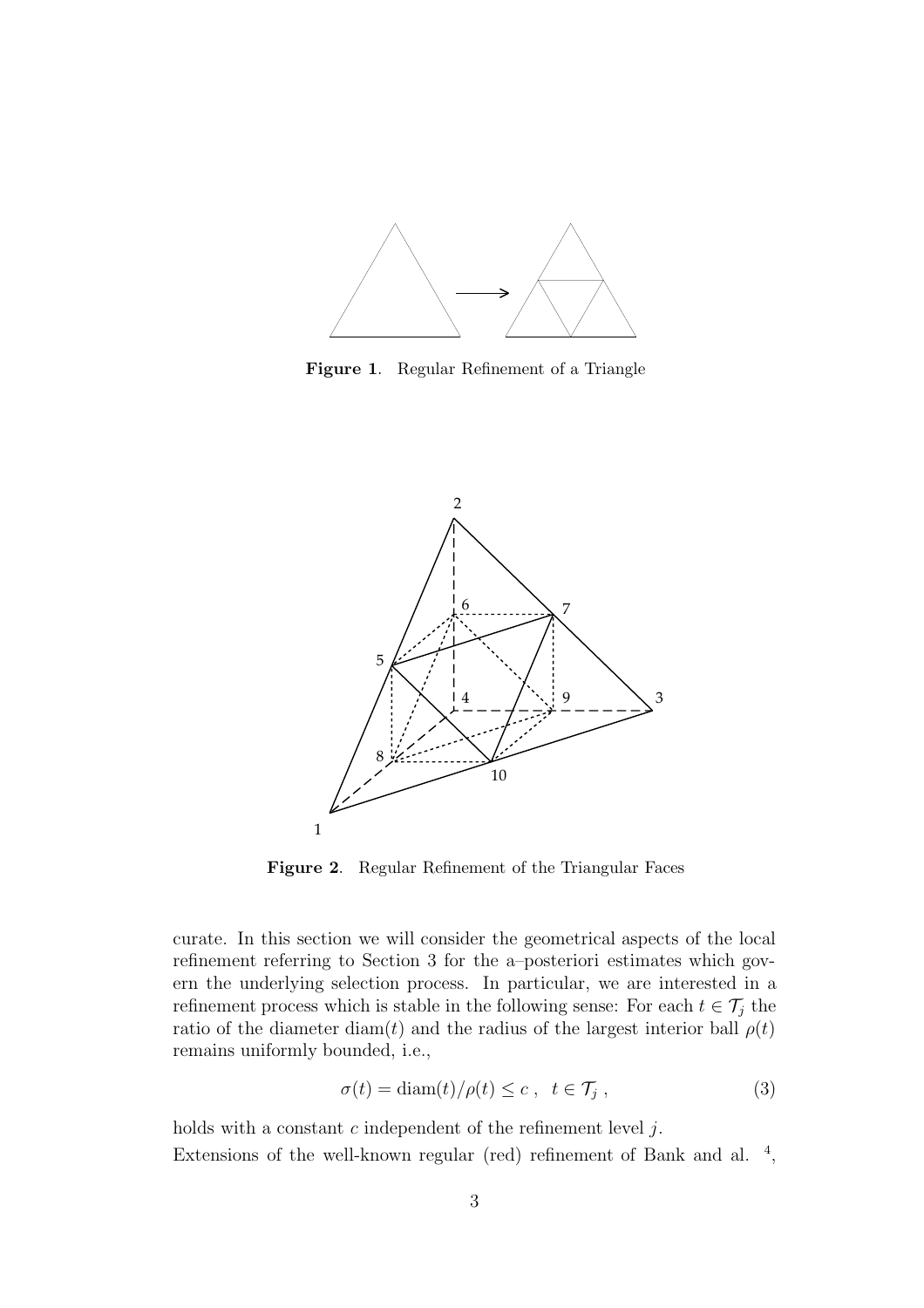

**Figure 3**. Four Tetrahedra and an Octahedron

depicted in Figure 1, to three space dimensions have been considered by various authors. We will briefly summarize the results of Zhang <sup>34</sup>, Go Ong  $18$  and Bey <sup>6</sup>. Note that a related refinement was proposed by Bänsch <sup>5</sup>. By connecting the midpoints of the edges of a given tetrahedron  $t$  as shown in the Figure 2, we obtain four new tetrahedra  $t_1, \ldots, t_4$  each of which corresponds to a vertex of t. Apart from these four tetrahedra there still remains an octahedron as illustrated in Figure 3. Note that this procedure provides a 2–D regular refinement of the triangular faces of  $t$ . We split the remaining octahedron in two pyramids each of which is separated in two tetrahedra. It is obvious from Figure 4 that the resulting splitting of the octahedron in four tetrahedra  $t_5,\ldots,t_8$  is not unique, but depends on the selection of the interior diagonal of the octahedron which can be chosen in exactly three different ways. Each choice of this diagonal provides a regular refinement of the given tetrahedron  $t$ . One possibility is illustrated in Figure 5. There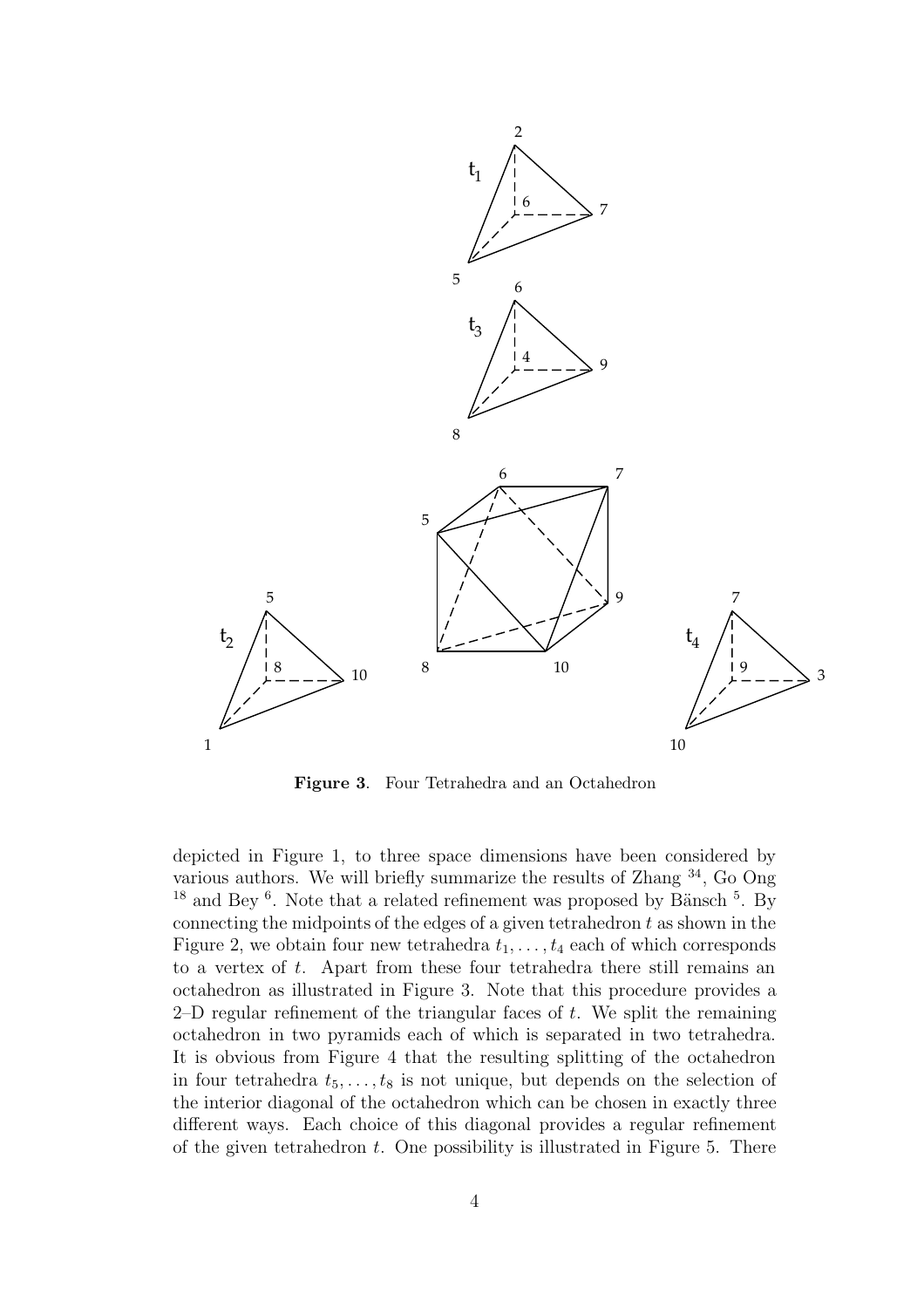

**Figure 4**. Splitting of the Remaining Octahedron in Two Pyramids

are well–known examples showing that successive regular refinement may be unstable in the sense of (3), if the diagonal interior edge is not selected properly <sup>34</sup>.

However, it has been shown by Zhang  $34$  that the choice of the shortest diagonal leads to stable refinements if the triangular faces of the initial triangulation  $\mathcal{T}_0$  have no obtuse angles. A strategy proposed by Go Ong <sup>18</sup> and Bey  $6$  relies on affine transformations to a reference tetrahedron and provides a stable regular refinement without any restrictions on  $\mathcal{T}_0$ . Note that in our numerical experiments both strategies lead to comparable results.

As in the 2–D case we use irregular (green) closures to obtain a conforming triangulation after the regular refinement of a proper subset of  $\mathcal{T}_i$ . In particular, we consider three different cases:

- Green-I: A tetrahedron with only one refined edge is bisected as shown in Figure 6.
- Green-II: A tetrahedron with two refined edges is divided into three or four tetrahedra as shown in Figure 7.
- Green-III: A tetrahedron with three refined edges of the same triangular face is divided into four tetrahedra as shown in Figure 8.

Note that irregular refinement does not introduce new nodal points.

In order to describe a complete refinement step we use the following denotations. As usual, a refined tetrahedron is said to be the father of its sub–tetrahedra, which in turn are called sons. We define the depth of a tetrahedron as the number of its ancestors. Finally, a tetrahedron is called regular if it is either contained in  $\mathcal{T}_0$  or is resulting from regular refinement. Otherwise it is called irregular.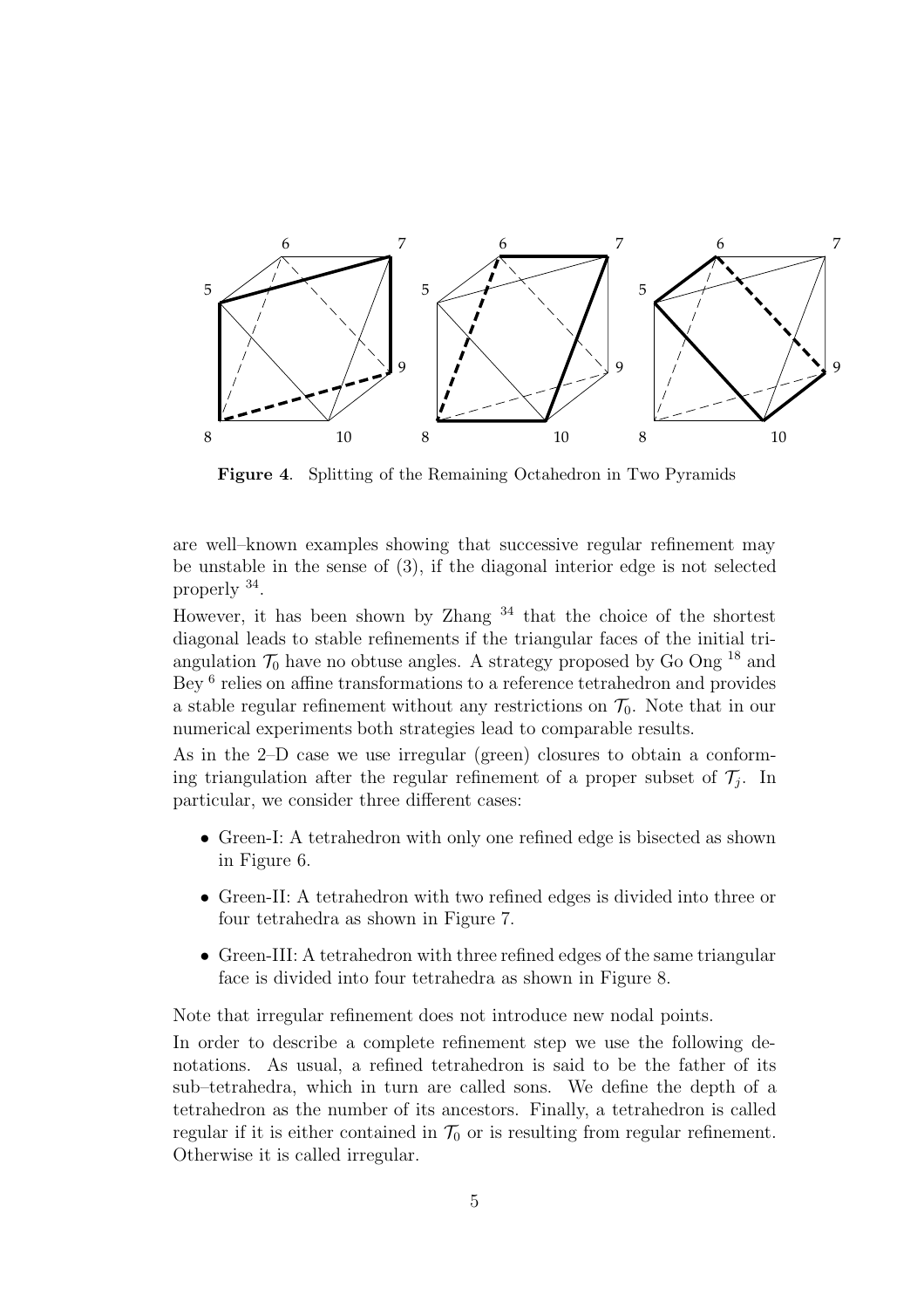

**Figure 5**. Splitting of the Remaining Octahedron in Four Tetrahedra Based on the Diagonal (5,9)

Now assume that a subset  $\bar{\mathcal{T}}_j \subset \mathcal{T}_j$  has been marked for refinement based on some selection process. To preserve the stability (3) of the refinement process irregular tetrahedra must not be further refined. Hence, all green refinements are skipped replacing irregular tetrahedra contained in  $\bar{\mathcal{T}}_j$  by their fathers. After the regular refinement of all  $t \in \overline{\mathcal{T}}_j$ , there may exist tetrahedra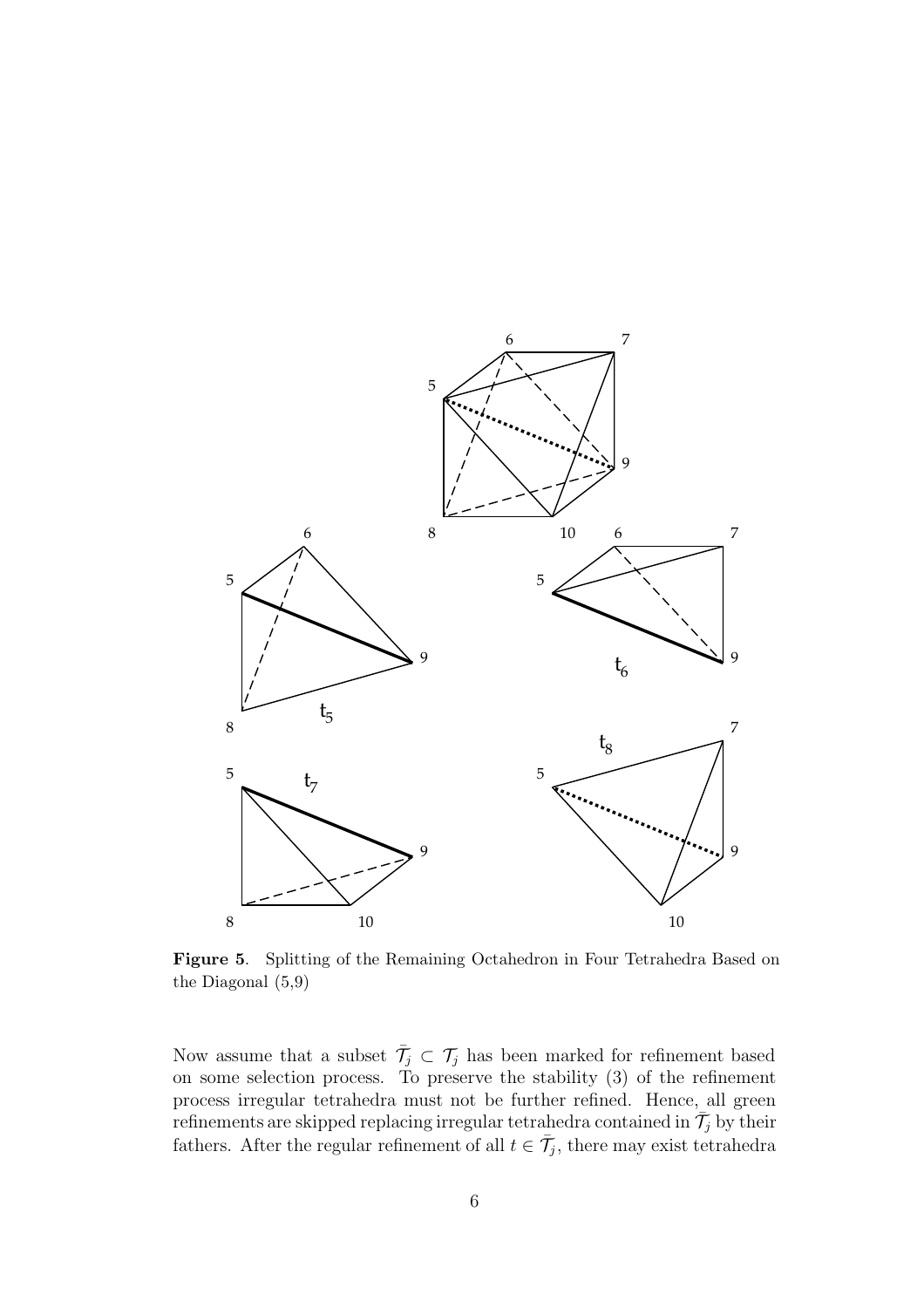

**Figure 6**. Green-I Closure



**Figure 7**. Green-II Closure

with edges which are refined twice or with three or more bisected edges corresponding to different triangular faces. Regular refinement is continued until no such tetrahedra are left. Now the remaining nonconforming vertices are remedied by green closure.

Extending the well–known data structures from the 2–D case  $^{15}$ , the triangu-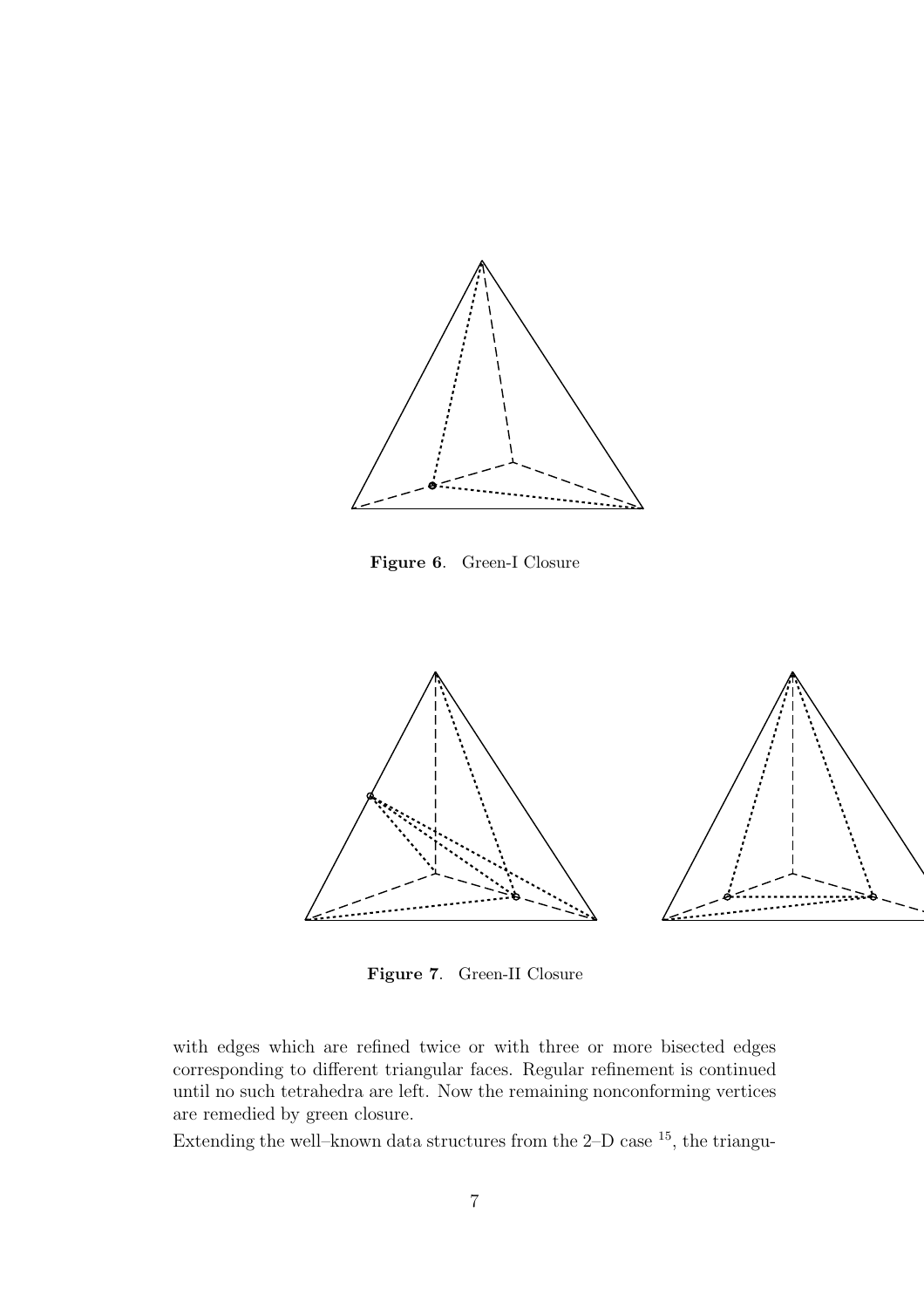

**Figure 8**. Green-III Closure

lations produced by this dynamic refinement process are stored as a sequence  $\mathcal{T}_0,\ldots,\mathcal{T}_j$  with the properties:

- (T1) Each vertex of  $\mathcal{T}_{k+1}$  which does not belong to  $\mathcal{T}_k$ , is vertex of a regular tetrahedron,  $0 \leq k < j$ .
- (T2) Irregular tetrahedra have no sons.
- (T3) The father of each tetrahedron  $t \in \mathcal{T}_{k+1} \backslash \mathcal{T}_k$  has depth  $k, 0 \leq k < j$ .

The rule (T3) allows for the reconstruction of the whole sequence  $\mathcal{T}_0, \ldots, \mathcal{T}_j$ of triangulations from  $\mathcal{T}_0$  and  $\mathcal{T}_i$  alone and the first two rules have been already mentioned above. Note that  $j$  indicates the maximal depth and not the number of dynamic refinement steps. The properties (T1 - T3) are meanwhile standard in the framework of multilevel methods 8, 14, 21, 33.

## **3 Preconditioning**

Assume that a nested sequence  $\mathcal{T}_0, \ldots, \mathcal{T}_j$  of triangulations satisfying (T1 – T3) has been constructed. In this section we focus on the efficient iterative solution of the linear system resulting from the finite element discretization

Find 
$$
u_j \in \mathcal{S}_j
$$
 such that  $a(u_j, v) = \ell(v)$ ,  $v \in \mathcal{S}_j$  (4)

of the variational problem (1). Here we make use of the finite element spaces  $\mathcal{S}_k \subset H_0^1(\Omega), k = 0, \ldots, j$ , denoting the subspace of all functions which are linear on each tetrahedron  $t \in \mathcal{T}_k$  and continuous on  $\Omega$ .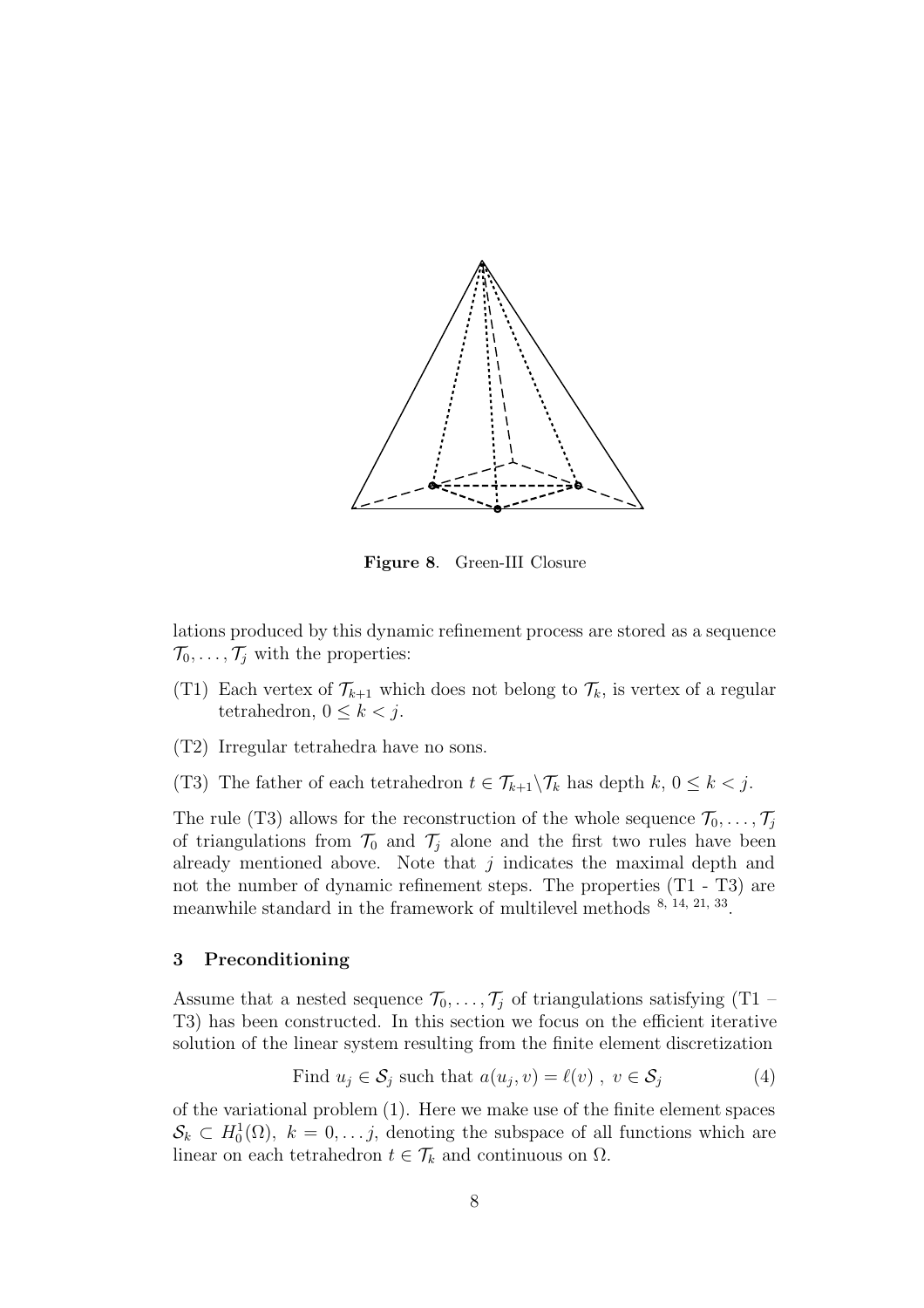In particular, we describe an efficient implementation due to Bornemann <sup>7</sup> of the well–known BPX preconditioner  $^{10, 33, 9}$  in the case of highly nonuniform grids.

As a consequence of  $(T1 - T3)$  we have

$$
\mathcal{S}_0 \subset \mathcal{S}_1 \subset \ldots \subset \mathcal{S}_j.
$$

By  $\mathcal{N}_k$  we denote the nodal points of  $\mathcal{T}_k$  which do not belong to the boundary  $\partial\Omega$ . Let  $\{\psi_1^k, \ldots, \psi_{n_k}^k\}$  be the *nodal basis* of the space  $\mathcal{S}_k$ . We arrange the nodal basis in such a way that for some  $m_k \leq n_k$ ,  $k > 0$ ,

$$
\psi_1^k, \ldots, \psi_{m_k}^k \not\in \mathcal{S}_{k-1}
$$

and

$$
\psi^k_{m_k+1},\ldots,\psi^k_{n_k}\in\mathcal{S}_{k-1}.
$$

This extends formally to  $m_0 = n_0$ . Note that the case  $m_k = n_k$  corresponds to uniform refinement of  $\mathcal{T}_{k-1}$  to  $\mathcal{T}_k$  and the case  $m_k < n_k$  to nonuniform refinement which will be usually the case. The members of the set

$$
\Psi_k = \{\psi_1^k, \dots, \psi_{m_k}^k\}
$$

are just those nodal basis functions of depth k which are *new*, i.e., are generated by the refinement process. We call the unique nodal point  $x$  for which  $\psi(x) = 1$  the *supporting point* of the nodal basis function  $\psi$ . Denoting the set of edges of  $\mathcal{T}_k$  which are not part of the boundary  $\partial\Omega$  by  $\mathcal{E}_k$ , we will use the subset  $\bar{\mathcal{E}}_{k-1} = \mathcal{E}_{k-1} \backslash \mathcal{E}_k$  of those edges which have been bisected for  $\mathcal{T}_k$ . The following result is crucial for our implementation.

**Lemma 1** *The nodal basis functions of*  $\Psi_k$ ,  $k \geq 1$ *, are supported exactly by those nodal points of*  $\mathcal{N}_k$  *which are vertices and midpoints of edges*  $e \in \bar{\mathcal{E}}_{k-1}$ *.* The total number  $\sum_{k=0}^{j} m_k$  of mutually different basis functions is bounded *according to*

$$
\sum_{k=0}^{j} m_k \le (5n_j - 2n_0)/3.
$$

**Proof.** The first part is an immediate consequence of the refinement rule (T1). For the second part denote the set of vertices and of midpoints of  $\bar{\mathcal{E}}_{k-1}$ by  $\text{ver}(\bar{\mathcal{E}}_{k-1})$  and  $\text{mid}(\bar{\mathcal{E}}_{k-1})$ , respectively. Hence we have

$$
m_k = \# \text{ver}(\bar{\mathcal{E}}_{k-1}) + \# \text{mid}(\bar{\mathcal{E}}_{k-1}).
$$

Each vertex of  $ver(\bar{\mathcal{E}}_{k-1})$  belongs as a vertex of a tetrahedron to *at least three* edges of  $\bar{\mathcal{E}}_{k-1}$ , thus  $\#\text{ver}(\bar{\mathcal{E}}_{k-1}) \leq \frac{1}{3} \cdot 2 \cdot \#\bar{\mathcal{E}}_{k-1}$ . By means of rule (T1) we obtain  $\text{mid}(\bar{\mathcal{E}}_{k-1}) = \mathcal{N}_k \setminus \mathcal{N}_{k-1}$ , which implies  $\#\bar{\mathcal{E}}_{k-1} = \text{#mid}(\bar{\mathcal{E}}_{k-1}) =$  $\#(\mathcal{N}_k \setminus \mathcal{N}_{k-1}) = n_k - n_{k-1}$ . Thus we have  $m_k \leq 5/3(n_k - n_{k-1})$  which yields the assertion.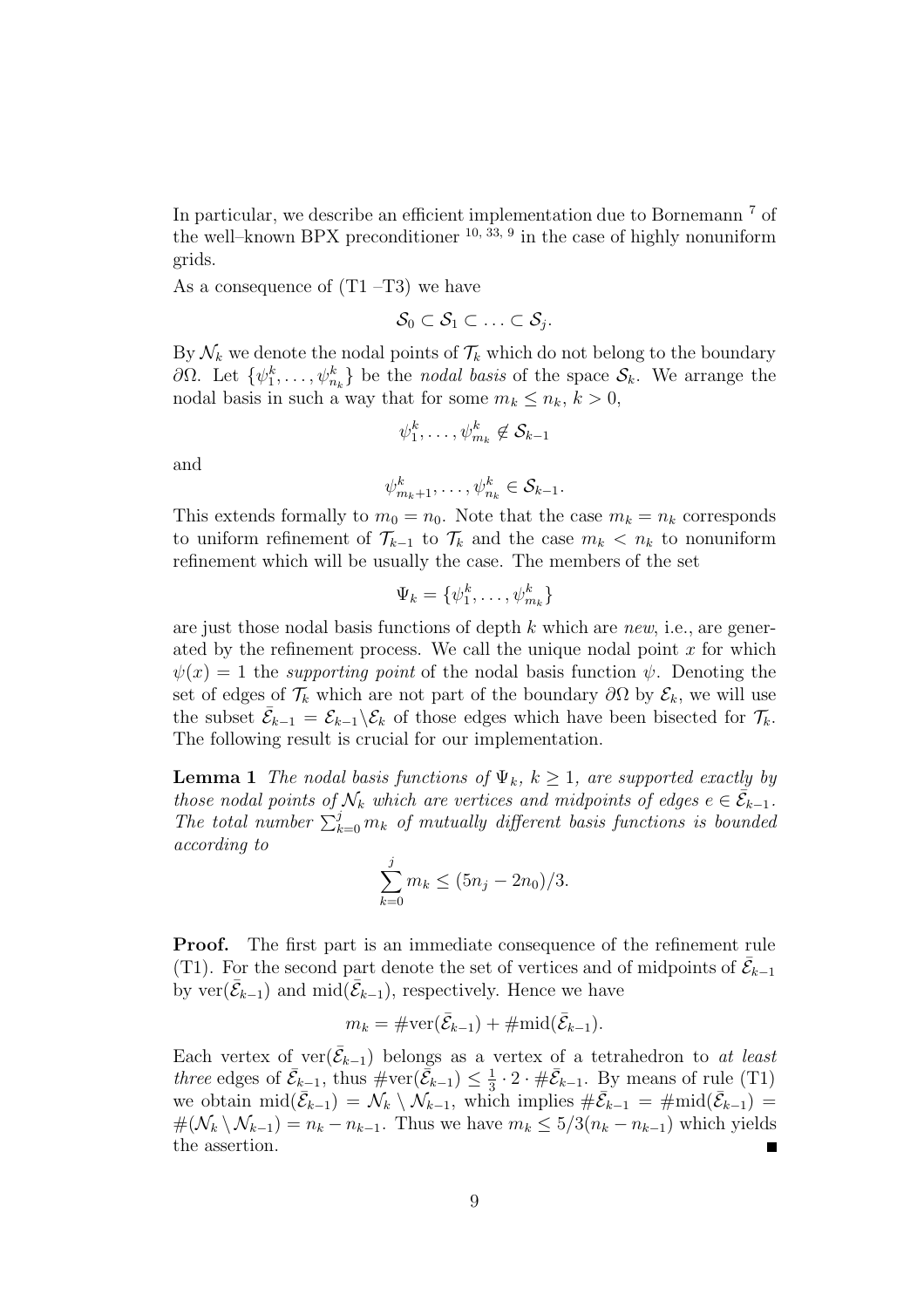**Remark 2** Note that Lemma 1 does not contain any assumptions on the progression of the number of unknowns  $n_k$ .

As shown by Yserentant <sup>33</sup>, the BPX preconditioner can be written in scaled form as  $B : S_j \to S_j$  with

$$
Br = A_0^{-1}Q_0r + \sum_{k=0}^{j} \sum_{\psi \in \Psi_k} \frac{(r, \psi)}{a(\psi, \psi)} \psi
$$
 (5)

for any  $r \in \mathcal{S}_j$ . Here  $(\cdot, \cdot)$  denotes a scaled  $L^2$ -scalar product and  $Q_0 : \mathcal{S}_j \to$  $\mathcal{S}_0$  the L<sup>2</sup>-like projection associated with  $(\cdot, \cdot)$ .

The evaluation of the residual from the linear system associated with (4) amounts to the computation of the values  $(r, \psi)$  for the nodal basis  $\psi =$  $\psi_1^j, \ldots, \psi_{n_j}^j$  of  $\mathcal{S}_j$ . Thus we have to perform *restriction operations* in order to get the values for all  $\psi$  occurring in (5). Then division by  $a(\psi, \psi)$  is just a diagonal scaling in a linear space of dimension  $\sum_{k=0}^{j} m_k$ . Finally we have to reformulate the result in the nodal basis of  $S_j$  leading to a related *interpolation*. A more detailed analysis, extending the arguments of Chan <sup>12</sup> and Griebel <sup>19</sup> to the non–uniform case, leads to the following factorization of the matrix representation *Br* of Br:

$$
\boldsymbol{Br} = \boldsymbol{SDS}^T \boldsymbol{r}.\tag{6}
$$

Here *B* is a  $n_j \times n_j$  matrix specified below and the vectors  $r, Br \in \mathbb{R}^{n_j}$  have the entries

$$
\boldsymbol{r} = \begin{bmatrix} (r, \psi_1^j) \\ \vdots \\ (r, \psi_{n_j}^j) \end{bmatrix} \boldsymbol{Br} = \begin{bmatrix} (Br)(x_1) \\ \vdots \\ (Br)(x_{n_j}) \end{bmatrix}.
$$

The  $\sum_{k=0}^{j} m_k \times \sum_{k=0}^{j} m_k$  matrix **D** is given by

$$
D = \begin{bmatrix} A_0^{-1} & & & \\ & 0 & & \\ & & \ddots & \\ & & & 0 \end{bmatrix} + \begin{bmatrix} D_0 & & & \\ & D_1 & & \\ & & \ddots & \\ & & & D_j \end{bmatrix}
$$

 $\text{with } m_k \times m_k \text{ diagonal matrices } \boldsymbol{D}_k = \text{ } \text{diag} \text{ }\Big( a(\psi_1^k,\psi_1^k)^{-1}, \ldots, a(\psi_{m_k}^k,\psi_{m_k}^k)^{-1} \Big),$ while the  $n_j \times \sum_{k=0}^j m_k$  matrix **S** has the representation

$$
\mathbf{S} = \mathbf{S}_{j-1}^j \dots \mathbf{S}_1^2 \mathbf{S}_0^1 \tag{7}
$$

where

$$
\mathbf{S}_{k}^{k+1}:\mathbb{R}^{n_{k}}\times\mathbb{R}^{m_{k+1}}\times\ldots\times\mathbb{R}^{m_{j}}\to\mathbb{R}^{n_{k+1}}\times\mathbb{R}^{m_{k+2}}\times\ldots\times\mathbb{R}^{m_{j}}
$$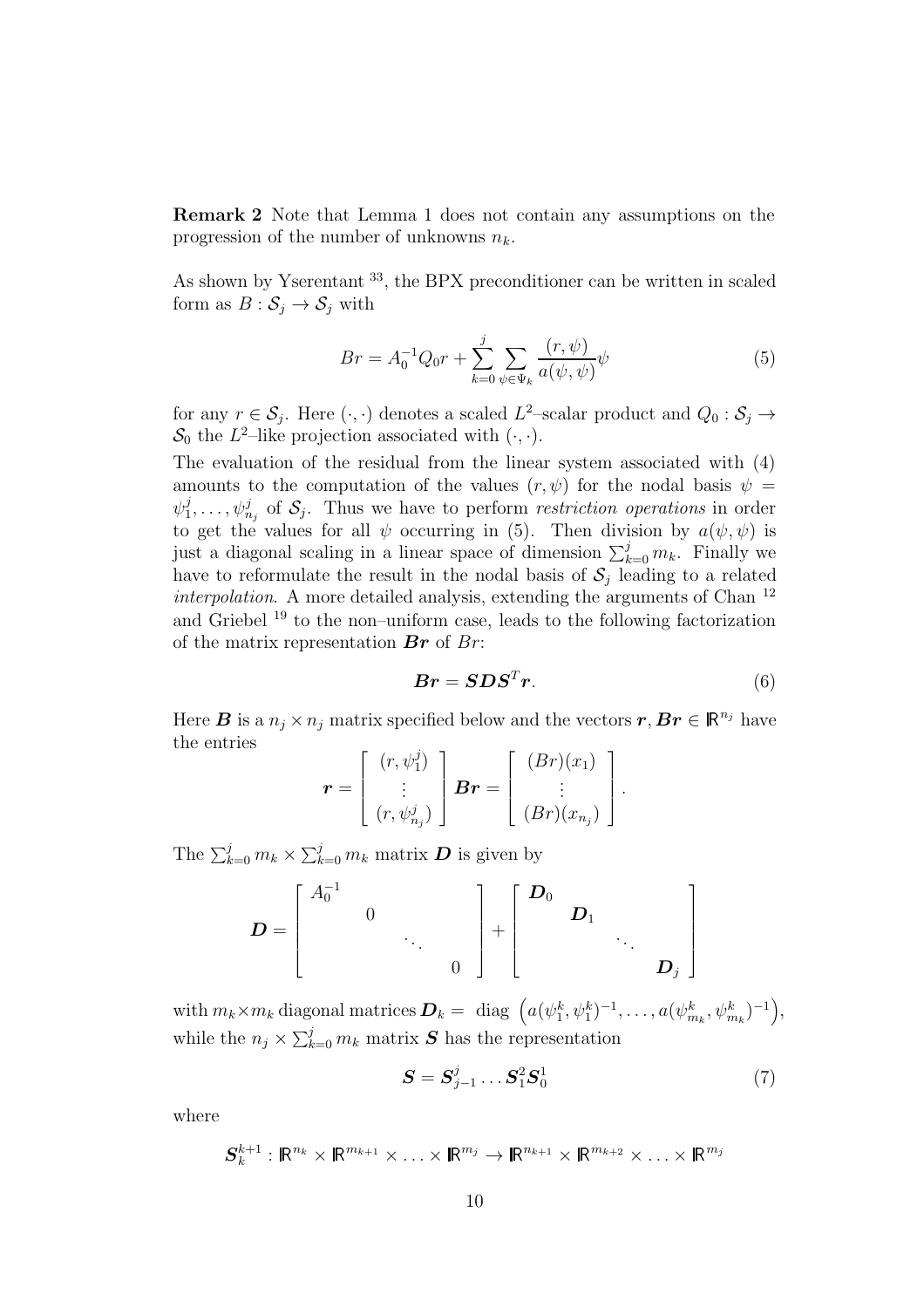is given by the matrix

$$
\mathbf{S}_{k}^{k+1} = \left[ \begin{array}{cc} P_{k}^{k+1} & I_{k+1,k+1} & \\ 0 & & I_{k+2,j} \end{array} \right].
$$

Here  $I_{k,j}$  denotes the identity of dimension  $m_k + \ldots + m_j$  and  $P_k^{k+1}$  :  $\mathbb{R}^{n_k} \to$  $\mathbb{R}^{n_{k+1}}$  the matrix induced by the interpolation operator  $\mathcal{S}_k \to \mathcal{S}_{k+1}$ . The entry  $I_{k+1,k+1}$  is responsible for keeping trace of the sum in the BPX preconditioner (5).

According to (7) the  $\sum_{k=0}^{j} m_k \times n_j$  matrix  $S<sup>T</sup>$  can be written as

$$
\mathbf{S} = \left(\mathbf{S}_0^1\right)^T \left(\mathbf{S}_1^2\right)^T \dots \left(\mathbf{S}_{j-1}^j\right)^T \tag{8}
$$

where

$$
\left(\mathbf{S}_{k}^{k+1}\right)^{T} = \left[\begin{array}{cc} R_{k+1}^{k} & 0 \\ I_{k+1,k+1} & 0 \end{array}\right].
$$

Here the matrix

$$
R_{k+1}^k = \left(P_k^{k+1}\right)^T
$$

is the representation of the canonical restriction operator. The interpolations  $P_k^{k+1}$  and the restrictions  $R_{k+1}^k$  are implemented as described by Yserentant  $32$ <sup> $32$ </sup> in case of the hierarchical basis preconditioner. Using the corresponding result on the complexity of the hierarchical basis preconditioner, the following proposition is an immediate consequence of Lemma 1 and the representation (6).

**Proposition 3** *The evaluation of Br for some vector r involves*

$$
\mathcal{O}\left(\sum_{k=0}^j m_k\right) = \mathcal{O}(n_j)
$$

*floating point operations and the same order of additional storage.*

**Remark 4** Note that additional storage is not necessary, if we interpolate after the scaling on each level k, thus performing  $j$  V–cycles with varying depth. In this case, the computational complexity is of order  $\mathcal{O}(jn_j)$ 

#### **4 A–Posteriori Error Estimates**

Let  $u \in H_0^1(\Omega)$  denote the exact solution of  $(1), u_j \in S_j$  the exact solution of the approximate problem (4) and  $\tilde{u}_i \in \mathcal{S}_i$  an approximate solution of (4). In particular,  $\tilde{u}_j$  may result from a certain number of steps of some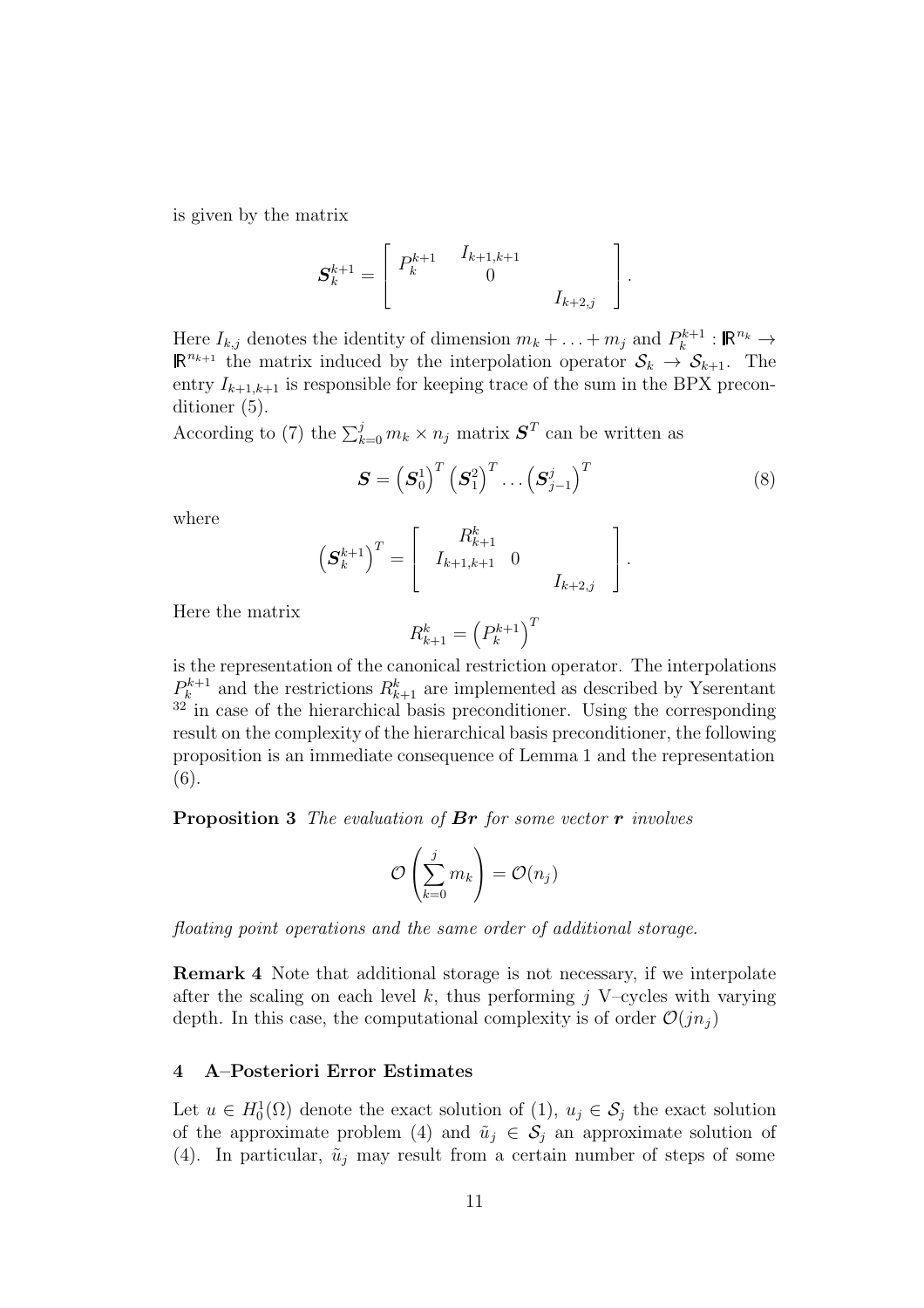iterative solver applied to (4). As only  $\tilde{u}_j$  is known in actual computations, we are interested in local a–posteriori error estimates for the total error  $\varepsilon :=$  $||u - \tilde{u}_j||$  and the iteration error  $\delta := ||u_j - \tilde{u}_j||$ . Here we use the energy norm  $\|\cdot\| = a(\cdot, \cdot)^{1/2}$  induced by the actual bilinear form. Assuming that  $\delta$  is small enough, the local contributions of the total error will be used as local error indicators in the adaptive refinement process. This concept has been introduced by Babuška and Rheinboldt<sup>1</sup> and is well established in adaptive finite element methods 3, 8, 14, 22, 21, 23, 30.

We will first derive a–posteriori estimates  $\tilde{\varepsilon}$  of the total error  $\varepsilon$  which are reliable and efficient in the sense that

$$
\gamma_0 \tilde{\varepsilon} \le \|u - \tilde{u}_j\| \le \gamma_1 \tilde{\varepsilon} \tag{9}
$$

holds with positive constants  $\gamma_0$ ,  $\gamma_1$  independent of j. Let us briefly recall the basic approach of Deuflhard, Leinen and Yserentant<sup>14</sup>. Replacing  $S_i$  in (4) by the subspace  $\mathcal{Q}_j \subset H_0^1(\Omega)$  of continuous functions which are piecewise quadratic on each tetrahedron  $t \in \mathcal{T}_i$ , we obtain the piecewise quadratic approximation  $U_j$  of u. Now  $u - \tilde{u}_j$  is approximated by the solution  $D_j =$  $U_j - \tilde{u}_j$  of the following defect problem.

Find 
$$
D_j \in \mathcal{Q}_j
$$
, such that  $a(D_j, v) = r(v)$ ,  $v \in \mathcal{Q}_j$ ,  $(10)$ 

where the residual  $r \in H^{-1}(\Omega)$  is defined by  $r = \ell - a(\tilde{u}_j, \cdot)$ . The next assumption is crucial for the following considerations

(Q) The piecewise quadratic approximation  $U_j$  of u is of higher accuracy than  $u_i$ , i.e. we have

$$
||u - U_j|| \le q||u - u_j||,
$$

with some fixed  $q < 1$ .

Recall that  $U_j$  is even of higher order than  $u_j$ , if the given data are sufficiently smooth  $^{11}$ . Compare Fritzsch and Oswald  $^{17}$  for the case of reentrant corners. The next lemma is a consequence of the orthogonality properties of the finite element approximations  $u_j$  and  $U_j$ <sup>8</sup>.

**Lemma 5** *Assume that* (Q) *holds and that*  $\tilde{\varepsilon}$  *satisfies* 

$$
c\tilde{\varepsilon} \le \|D_j\| \le C\tilde{\varepsilon}.\tag{11}
$$

*Then*  $\tilde{\varepsilon}$  *satisfies* (9) with  $\gamma_0 = c$  *and*  $\gamma_1 = C \sqrt{1/(1-q^2)}$ .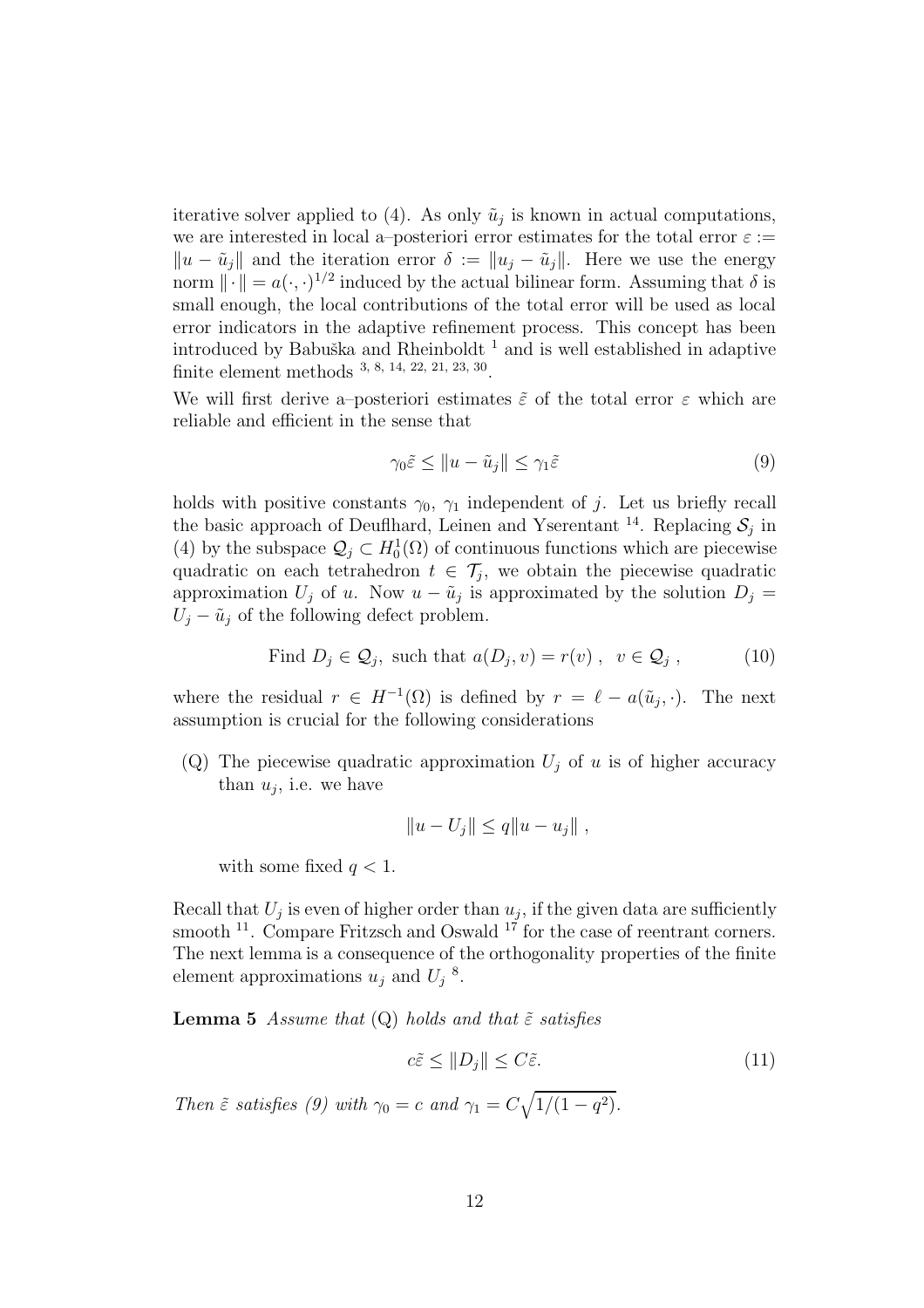To find  $\tilde{\varepsilon}$  with the property (11) at reasonable cost, we localize the defect problem (10) replacing  $a(\cdot, \cdot)$  by some other symmetric, positive definite bilinear form  $\tilde{a}(\cdot, \cdot)$  on  $\mathcal{Q}_i \times \mathcal{Q}_i$ . We obtain the modified defect problem:

Find 
$$
\tilde{D}_j \in \mathcal{Q}_j
$$
, such that  $\tilde{a}(\tilde{D}_j, v) = r(v)$ ,  $v \in \mathcal{Q}_j$ . (12)

with solution  $D_j$ . The next Lemma states that spectrally equivalent modifications of  $a(\cdot, \cdot)$  provide reliable and efficient error estimates. For an elementary proof we refer to Deuflhard, Leinen and Yserentant <sup>14</sup>.

**Lemma 6** *Assume that*  $\tilde{a}(\cdot, \cdot)$  *is a symmetric bilinear form with the property* 

$$
c|v|_{\tilde{a}} \le ||v|| \le C|v|_{\tilde{a}} , \qquad (13)
$$

*where*  $|v|_{\tilde{a}} := \tilde{a}(v, v)^{1/2}, v \in \mathcal{Q}_j$ *. Then the estimates (11) hold with*  $\tilde{\varepsilon} :=$  $|D_i|_{\tilde{a}}$ .

In view of these general results, we are left with the problem to find a spectrally equivalent preconditioner  $\tilde{a}(\cdot,\cdot)$  for  $a(\cdot,\cdot)|_{\mathcal{Q}_j\times\mathcal{Q}_j}$ . Recall that  $\mathcal{E}_j$  is denoting the interior edges of  $\mathcal{T}_i$ . Then we make use of the two–level splitting

$$
\mathcal{Q}_j = \mathcal{S}^L \oplus \mathcal{S}^Q
$$

consisting of  $\mathcal{S}^L := \mathcal{S}_i$  and  $\mathcal{S}^Q := \text{span}\{\mu_e | e \in \mathcal{E}_i\}$ , where the quadratic bubbles  $\mu_e \in \mathcal{Q}_j$  are defined by  $\mu_e(p) = 0$ ,  $p \in \mathcal{N}_j$ , and  $\mu_e$ (midpoint of  $\bar{e}$ ) =  $\delta_{e,\bar{e}}, \bar{e} \in \mathcal{E}_j$  (Kronecker delta). Note that this splitting is independent of the space dimension. Utilizing the representation  $v = v_L + \sum_{e \in \mathcal{E}_j} v_e \mu_e, v \in \mathcal{Q}_j$ , the quadratic form  $\tilde{a}(\cdot, \cdot)$  is defined by

$$
\tilde{a}(v, w) = b(v^L, w^L) + \sum_{e \in \mathcal{E}_j} v_e w_e a(\mu_e, \mu_e) , \quad v, w \in \mathcal{Q}_j.
$$
 (14)

Here  $b(\cdot, \cdot) := (B \cdot, \cdot)$  denotes the symmetric bilinear form induced by the BPX preconditioner considered in the preceding section. We can state the main result of this section.

**Theorem 1** *Assume that* (Q) *is satisfied and that*  $\tilde{D}_j$  *is the solution of the localized defect problem (12) with*  $\tilde{a}(\cdot, \cdot)$  *defined by (14). Then the total error estimate*  $\tilde{\varepsilon} := |D_j|_{\tilde{a}}$  *is efficient and reliable in the sense that* 

$$
\gamma_0 \tilde{\varepsilon} \le ||u - \tilde{u}_j|| \le \gamma_1 \tilde{\varepsilon} \tag{15}
$$

*holds with*  $\gamma_0 = c$ ,  $\gamma_1 = C \sqrt{1/(1 - q^2)}$  *and constants* c, C *depending only on the shape regularity of*  $\mathcal{T}_0$  *and the ellipticity of*  $a(\cdot, \cdot)$ *.*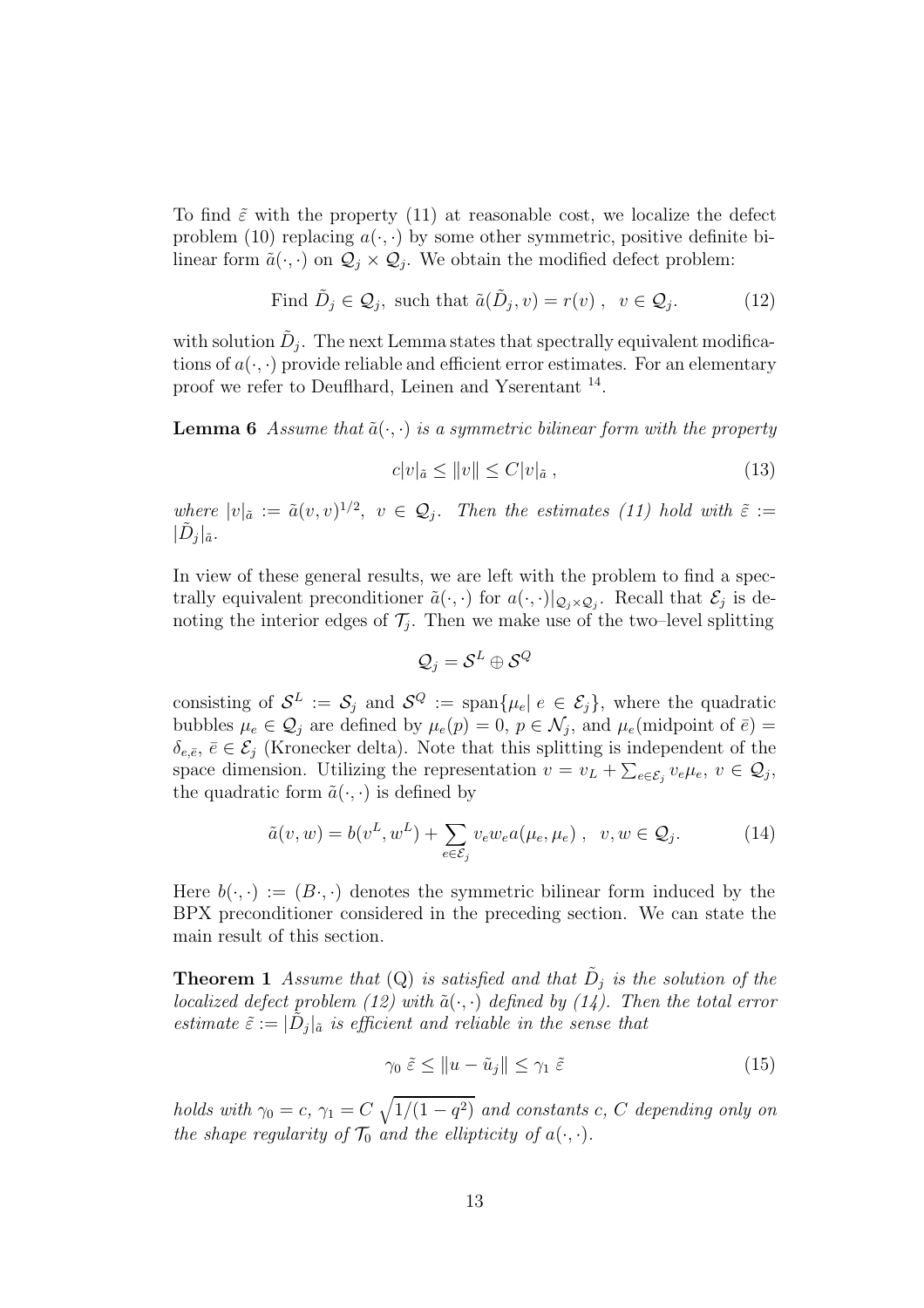**Proof.** In view of Lemma 5, Lemma 6 and uniform bound of the condition number related to the BPX preconditioner (see Oswald <sup>25</sup>, Dahmen and Kunoth  $^{13}$ , Bornemann and Yserentant  $^{9}$  and the included references), we only have to show that  $a(\cdot, \cdot)$  and  $a^*(\cdot, \cdot)$  defined by

$$
a^{\star}(v, w) = a(v^{L}, w^{L}) + \sum_{e \in \mathcal{E}_{j}} v_{e} w_{e} a(\mu_{e}, \mu_{e}), \quad v, w \in \mathcal{Q}_{j},
$$

are spectrally equivalent with constants depending only on the shape regularity of  $\mathcal{T}_0$  and the ellipticity of  $a(\cdot, \cdot)$ . By the triangle inequality and Cauchy's inequality we have

$$
a_t(v, v) \le (||v^L|| + \sum_{e \in \mathcal{E}_j} ||v_e \mu_e||)^2 \le 7 \ a_t^*(v, v), \tag{16}
$$

where the subscript  $t$  indicates the restriction of the bilinear form to some tetrahedron  $t \in \mathcal{T}_i$ . The converse estimate

$$
a_t^{\star}(v, v) \le C a_t(v, v) \tag{17}
$$

follows by the usual affine transformation technique, exploiting the ellipticity of  $a(\cdot, \cdot)$ . Ē

By the definition of  $\tilde{a}(\cdot,\cdot)$  the contributions  $\eta_e = (\tilde{D}_e)^2 a(\mu_e, \mu_e)$  of the edges  $e \in \mathcal{E}_i$  to the total error are completely decoupled. The only time consuming part in the computation of  $\eta_e$  is the evaluation of  $a(\mu_e, \mu_e)$ ,  $e \in \mathcal{E}_j$  and of the residual  $r|_{\mathcal{Q}_j}$ . We will use the local contributions  $\eta_e, e \in \mathcal{E}_j$  as local error indicators in the adaptive refinement process. In particular, a tetrahedron  $t \in \mathcal{T}_i$  is marked for refinement, if the value  $\eta_e$  of at least one of its edges e exceeds a certain threshold  $\sigma\bar{\eta}$ . Here  $\bar{\eta}$  is a guess of the maximal local error arising on the next level in case of uniform refinement and  $\sigma < 1$  is a safety factor. In the numerical examples reported in the final section,  $\bar{\eta}$  is computed by local extrapolation <sup>1, 7</sup> and we chose  $\sigma = 0.5$ .

To obtain an estimate  $\tilde{\delta}$  for the iteration error, we use the linear defect problem

Find 
$$
\tilde{d}_j \in \mathcal{S}_j
$$
 such that  $b(\tilde{d}_j, v) = r(v)$ ,  $v \in \mathcal{S}_j$  (18)

We only have to rewrite the spectral equivalence of the BPX preconditioner to prove the following Theorem.

**Theorem 2** Let  $\tilde{d}_j$  be the solution of the linear defect problem (18). Then *the iterative error estimate*  $\tilde{\delta} := |\tilde{d}_j|_b$  *is reliable and efficient in the sense that the estimates*

$$
\beta_0 \tilde{\delta} \le ||u_j - \tilde{u}_j|| \le \beta_1 \tilde{\delta}
$$
\n(19)

*hold with constants*  $\beta_0$ ,  $\beta_1$  *depending only on the shape regularity of*  $\mathcal{T}_0$  *and the ellipticity of*  $a(\cdot, \cdot)$ *.*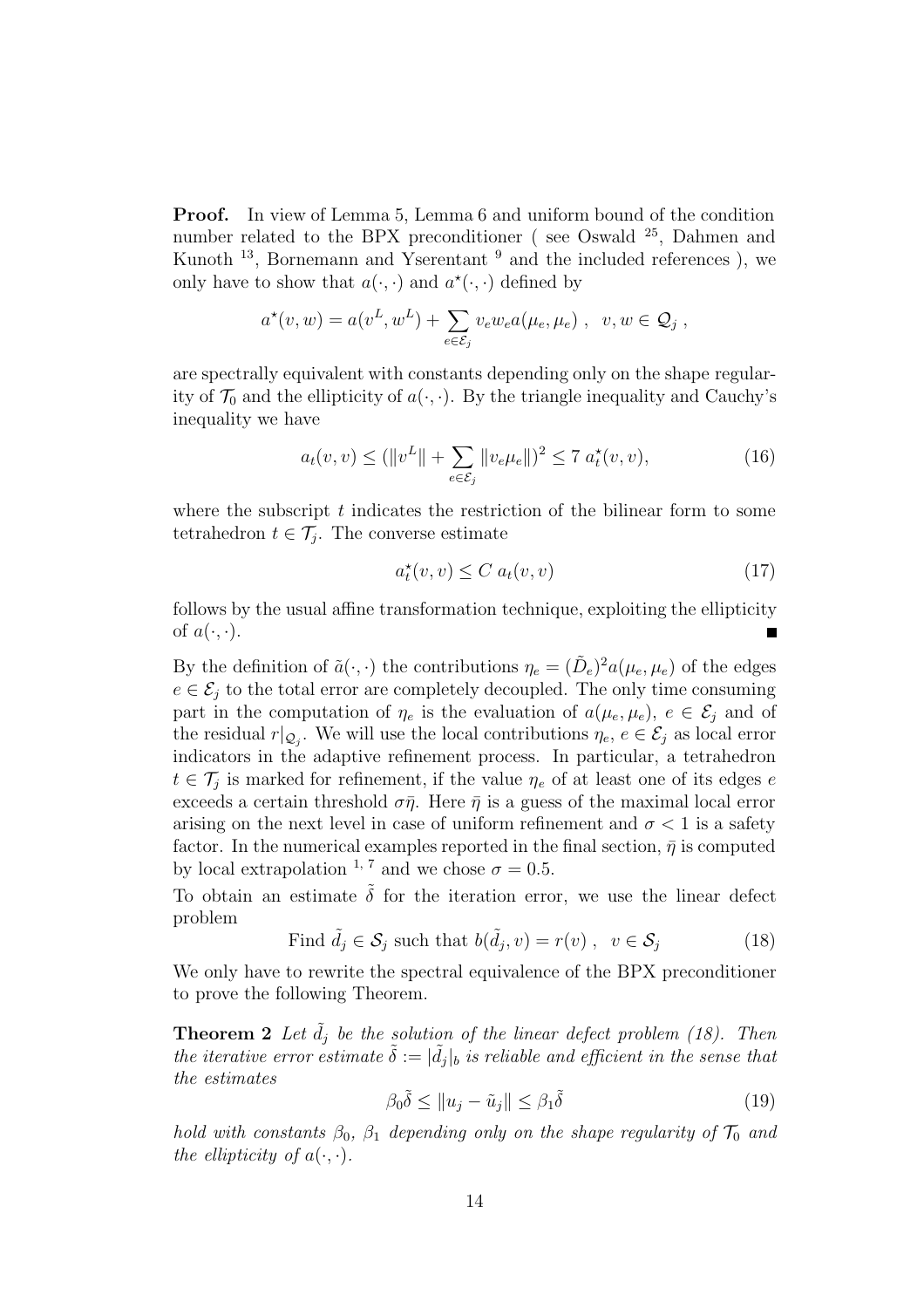**Remark 7** The evaluation of (18) represents the preconditioning of the residual which takes place in each step of the preconditioned cg–iteration. Hence  $\delta$  is available without additional computational work.

**Remark 8** Using the splitting  $\tilde{D}_j = \tilde{D}_j^L = \tilde{D}_j^Q$  we immediately have  $\tilde{D}_j^L$  =  $\tilde{d}_j^L$ . Nevertheless the contributions from inexact solution and discretization are not completely decoupled, as  $\tilde{u}_i$  enters the right hand side of the local defect problems for the quadratical part  $\tilde{d}^{Q}$ .

To preserve the over all accuracy by the iterative solution of (4), the iteration should be continued until the related total error  $\varepsilon_j = ||u - \tilde{u}_j||$  is of the order of the discretization error  $||u - u_i||$ . We assume that the discretization error is bounded in terms of the number of unknowns  $n_j = #\mathcal{N}_j$ .

(D) The estimate

$$
||u - u_j|| \le c \; n_j^{-1/3}
$$

holds with a constant  $c$  independent of  $i$ .

In case of a uniform mesh with mesh size  $h = n_j^{-1/3}$  the assumption (D) is reducing to the well–known a priori error estimate of the  $H^1$ –error. For related results in the nonuniform case we refer to Babuška, Kellogg and Pitkäranta<sup>2</sup>.

The following proposition gives a sufficient criterion to ensure the same asymptotic behavior of the total error and the discretization error.

**Proposition 9** *Assume that (D) is satisfied. Let*  $\delta_0 = 0$  *and assume that* 

$$
\delta_k \le \rho \left(\frac{n_{k-1}}{n_k}\right)^{1/3} \varepsilon_{k-1} \tag{20}
$$

*holds for*  $1 \leq k \leq j$  *with some fixed*  $\rho \leq 1$ *, then we have the estimate* 

$$
\varepsilon_j \le c \frac{1}{1 - \rho} (n_j)^{-1/3}.
$$
\n(21)

**Proof.** The assertion follows by inductive application of  $(20)$ .

Note that the accuracy may still be deteriorated in exceptional cases when the discretization error behaves better than expected in (D).

As only the a–posteriori estimates  $\delta$  and  $\tilde{\varepsilon}_{j-1}$  are available in actual computations, we replace  $(20)$  by the stopping criterion

$$
\tilde{\delta}_j \le \rho \left( \frac{n_{j-1}}{n_j} \right)^{1/3} \tilde{\varepsilon}_{j-1}, \ \ j \ge 1 ,
$$
\n(22)

starting with the direct solution on level 0. In this case the order of accuracy is preserved in the sense of (21) if  $\rho$  satisfies  $\rho < \gamma_0/\beta_1$  with  $\gamma_0$  and  $\beta_1$  taken from (15) and (19). We chose  $\rho = 0.01$  for our numerical experiments.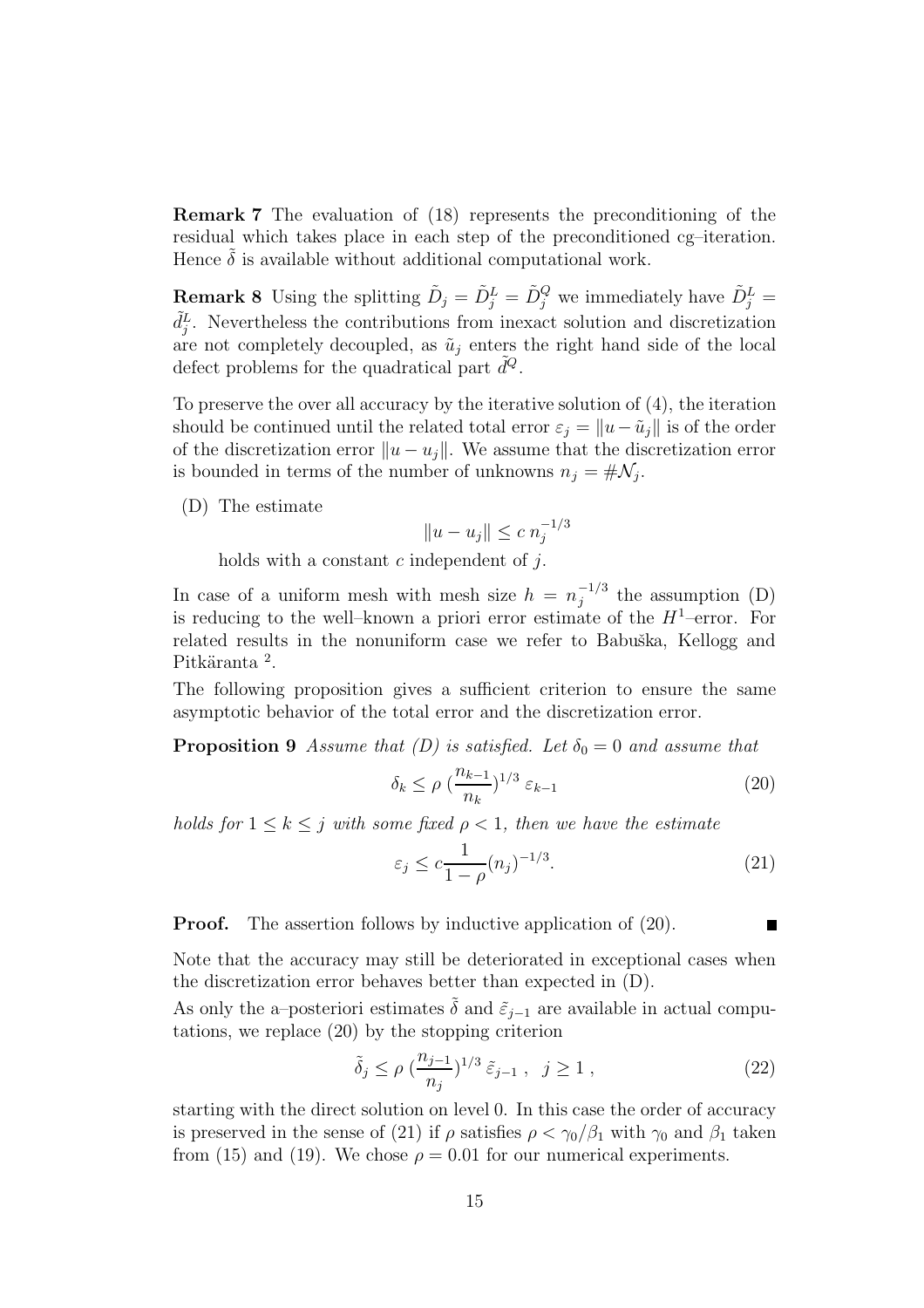### **5 Numerical Results**

The modules described in the preceding sections are implemented by suitable extension of the adaptive finite element code KASKADE 14, 16, 27, 28. For details we refer to the 3–D ELLKASK Programmer's Manual <sup>15</sup>. In this section we report the numerical results for a model problem involving a corner singularity and the so–called Bio–Heat–Transfer equation ( BHT equation ) arising in clinical hyperthermia.

**Example 1: Corner Singularity.** We consider the homogeneous boundary value problem for the Laplacian arising from the choice  $a_{i,j} = \delta_{i,j}, i, j =$  $1, \ldots, 3$  (Kronecker delta) and

$$
\ell(v) = \int_{\Omega} v \, d\mathbf{x}, \ v \in H_0^1(\Omega),
$$

in our basic problem (1). The computational domain  $\Omega$  is given by

 $\Omega = (-1, 1) \times (-1, 1) \times (-1, 1) \setminus [0, 1) \times [0, 1) \times [0, 1),$ 

and we use the initial triangulation  $\mathcal{T}_0$  depicted in Figure 9.



**Figure 9**. Surface of the Initial Triangulation of Ω

To study the effect of preconditioning, we perform four uniform refinement steps and solve the resulting discrete problems iteratively by the conjugate gradient method using the initial iterate  $u_j^{(0)} = 0$  and the stopping criterion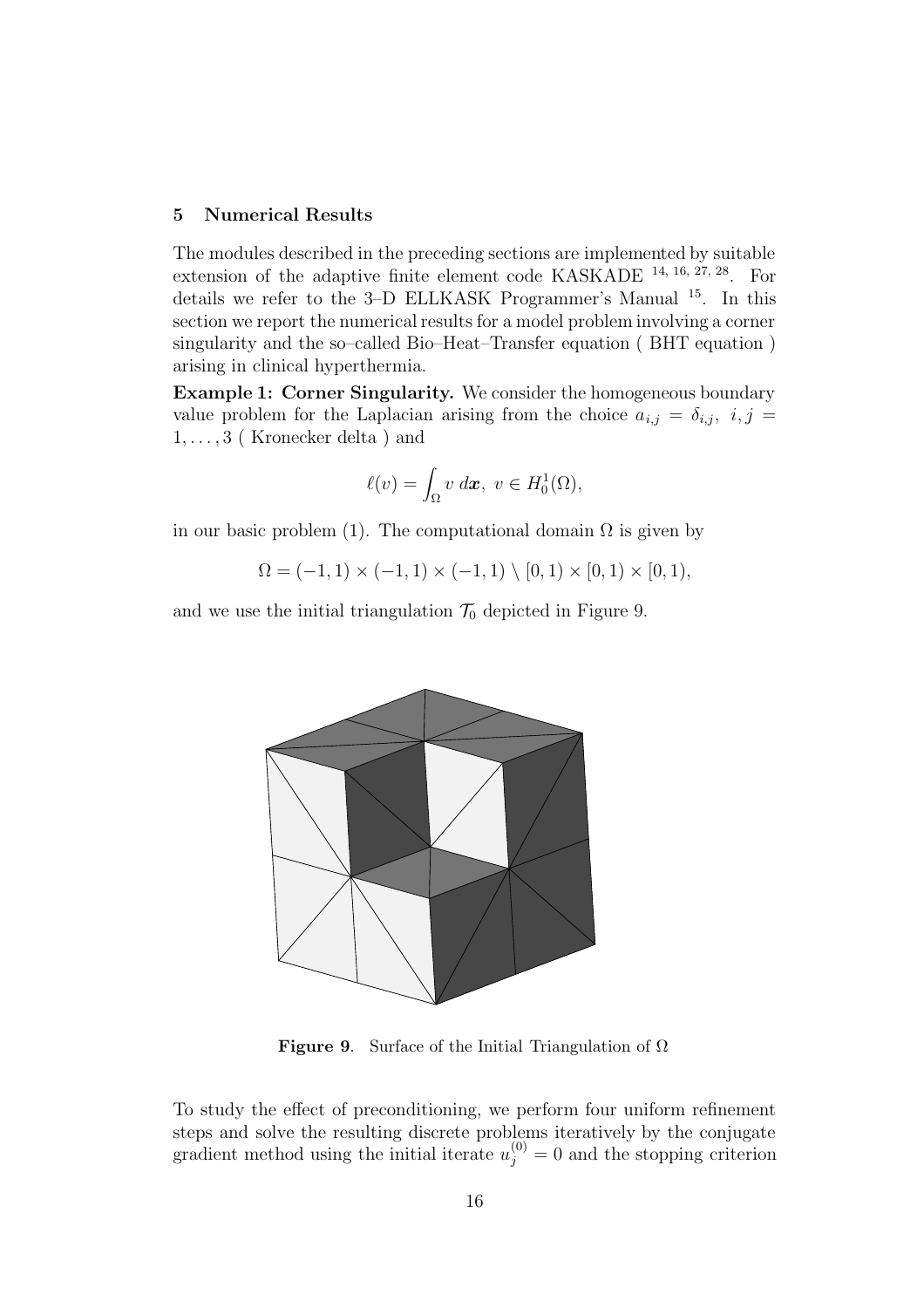

**Figure 10**. BPX Preconditioning on Uniform Triangulations



**Figure 11.** Surface of the Triangulation  $\mathcal{T}_6$  on Refinement Level 7

 $\tilde{\delta}_j < 1.E - 12$  with  $\tilde{\delta}_j$  obtained from (18). Figure 10 shows the number of iteration steps comparing the BPX preconditioner with the unpreconditioned case.

As expected, the unpreconditioned conjugate gradient method results in an exponential growth of the number of iterations, while the BPX preconditioner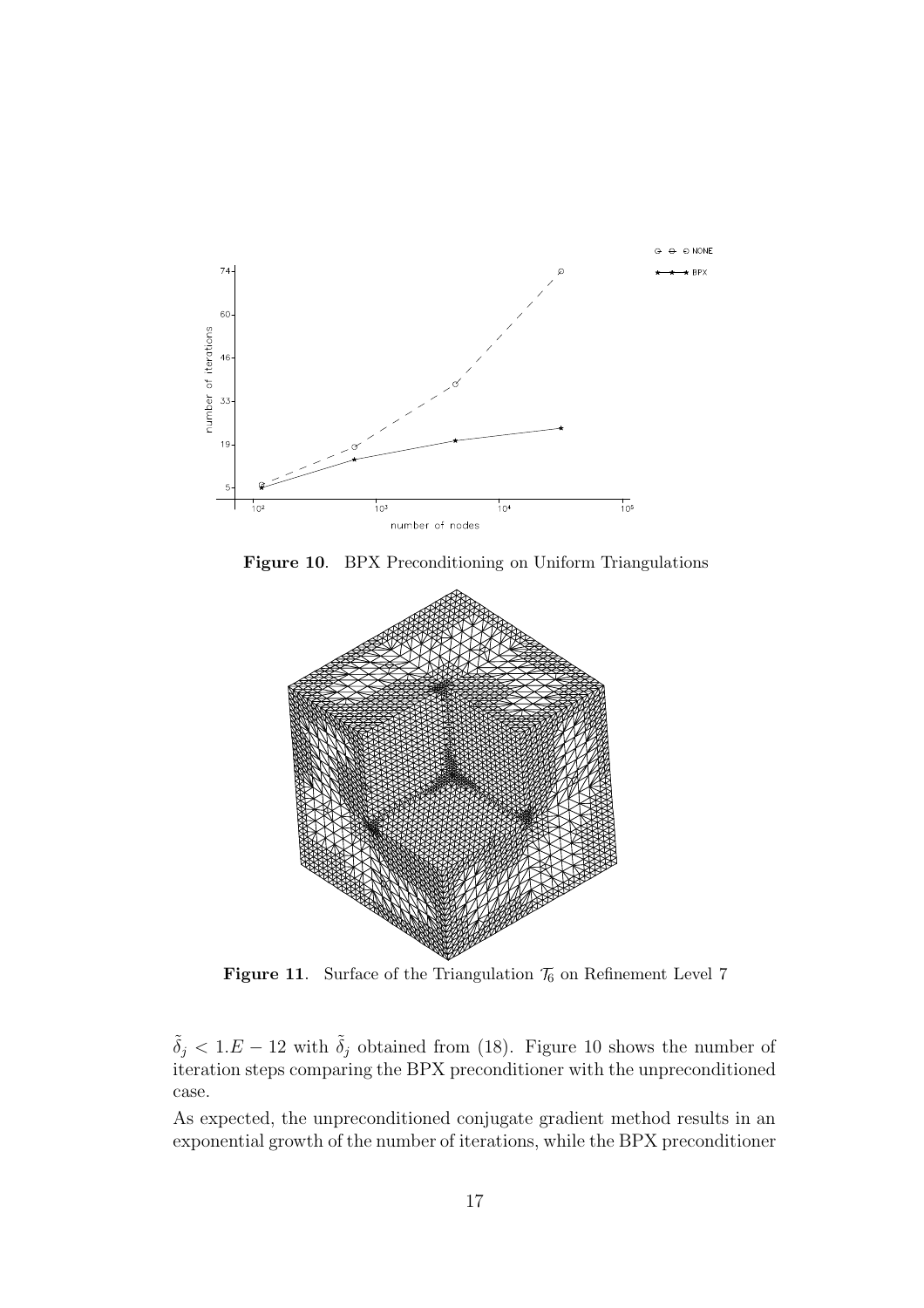

**Figure 12.** Clipping of the Triangulation  $\mathcal{T}_6$  at  $z=0$ 

|  | tends to be asymptotically optimal with increasing $j$ . |  |  |
|--|----------------------------------------------------------|--|--|
|  |                                                          |  |  |

| level          | depth | N     | BPX prec.    | $t_{p}$         |
|----------------|-------|-------|--------------|-----------------|
|                |       |       | [iterations] | $[s * 10^{-4}]$ |
|                |       | 117   |              | 1.4             |
| $\overline{2}$ | 2     | 463   | 3            | 1.4             |
| 3              | 3     | 938   |              | 2.1             |
| 4              |       | 4281  |              | 2.4             |
| $\overline{5}$ |       | 5789  |              | 2.7             |
| 6              | 5     | 6948  |              | 3.0             |
|                |       | 17526 | 2            | 3.0             |

**Table 1**. Iteration History for Example 1

Now we apply the adaptive procedure described in the preceding section to obtain the sequence of triangulations  $\mathcal{T}_1,\ldots\mathcal{T}_6$  from  $\mathcal{T}_0$ . Of course, we used the approximation  $\tilde{u}_{j-1} \in \mathcal{S}_{j-1} \subset \mathcal{S}_j$  from the preceding level as an initial guess for the iterative solution. Together with the stopping criterion (22) and the rapid convergence of the preconditioned cg–method this leads to a very moderate number of iterations. A detailed iteration history is given in Table 1. Here  $t_p$  denotes the elapsed CPU – time for the iteration process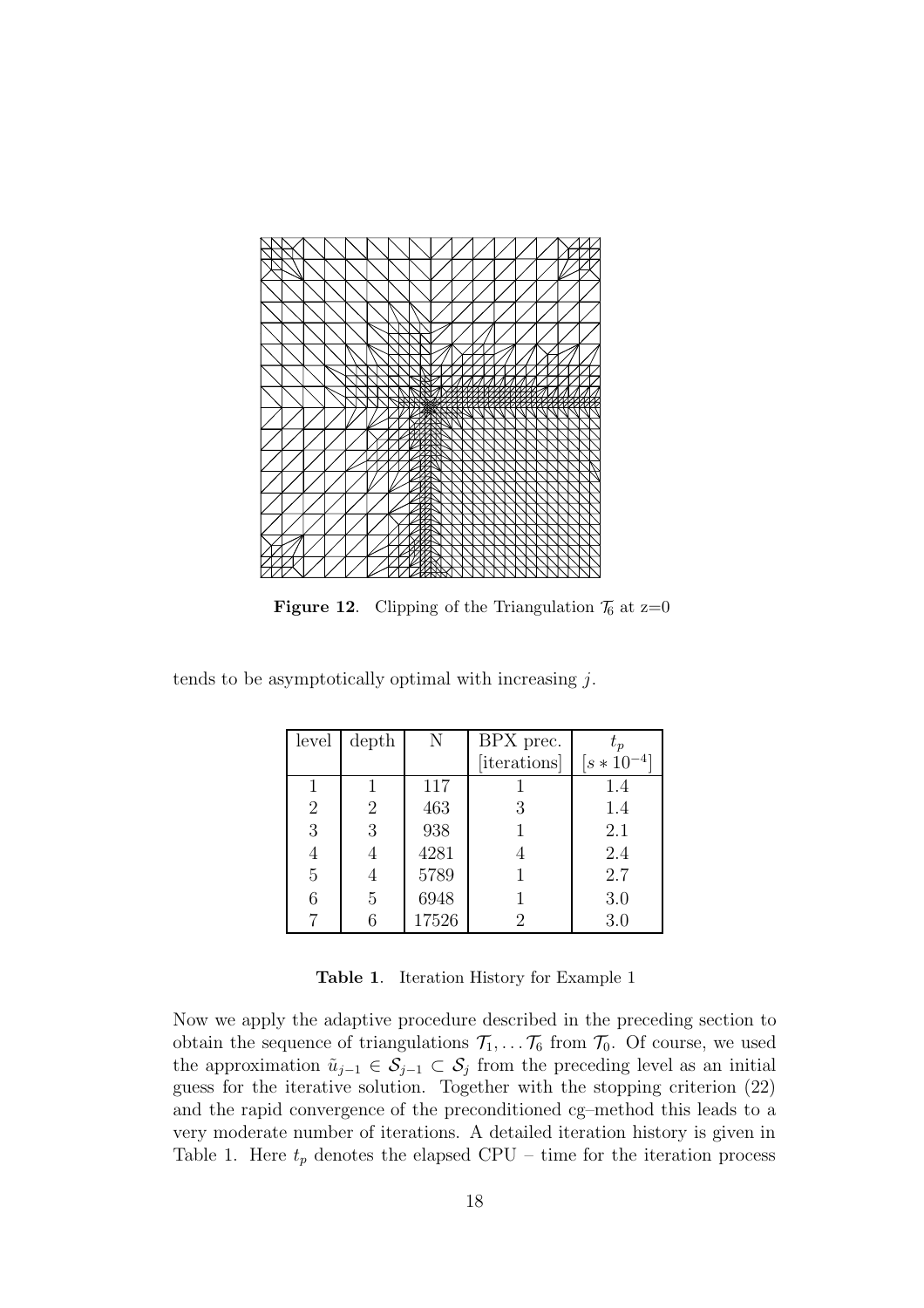

**Figure 13**. Discretization Error and A–Posteriori Error Estimation

over the number of iterations and nodal points. Observe that  $t_p$  saturates with increasing  $j$ , as predicted in Proposition 3.

Finally, the Figures 11 and 12 illustrate the final triangulation  $\mathcal{T}_6$  showing the expected concentration of nodes in the neighborhood of the singularities.

The development of the discretization error and the a–posteriori error estimate resulting from (12) is depicted in Figure 13. To compute the "exact" error, we performed a uniform refinement on level 5 (not on level 7 for lack of memory) and determined the difference to the corresponding solution. For a comparison, the dotted line shows the optimal asymptotic behavior  $\mathcal{O}(n_j^{-1/3})$ of the error which is well–known from approximation theory. Note that these results confirm our assumption (D) mentioned in Section 4.

**Example 2: The Bio–Heat–Transport Equation.** In order to demonstrate the applicability of our code to real life problems combining various difficulties as complex geometry and/or discontinuous coefficients, we consider a problem arising in hyperthermia.

Hyperthermia is a therapy based on the observation that local heating may slow down or even stop the growth of a tumor, especially if it is applied in combination with other methods like chemotherapy or radiotherapy. The deep heating of the tissue is obtained by an electric field which is generated by pairs of antennas. The antennas are either fixed on the skin or implanted in the tissue itself. Of course the position of the antennas and frequency of the electric field have to be chosen properly to achieve a local heating of the tumor without the surrounding tissue  $31$ . This requires the efficient and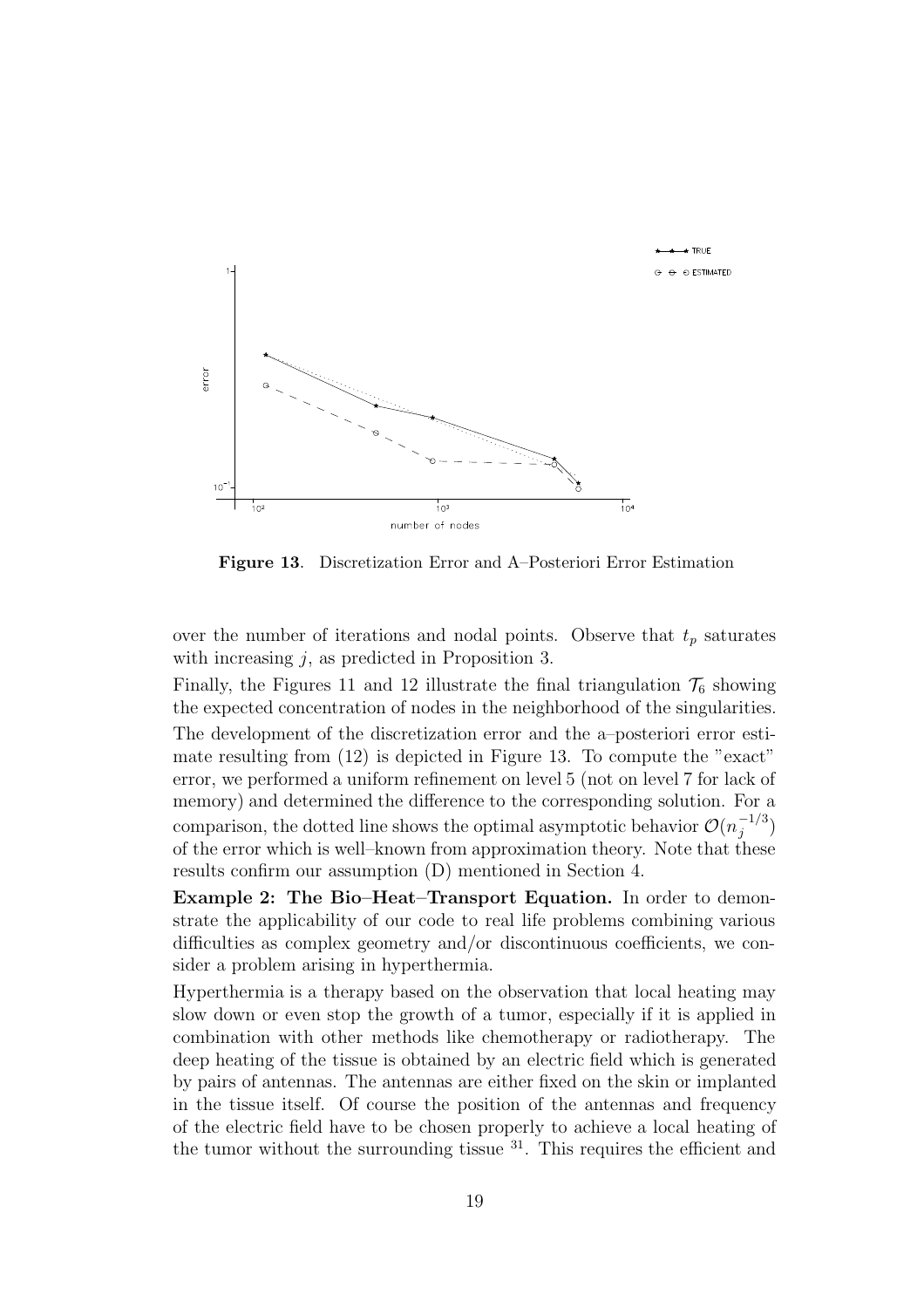

**Figure 14**. Surface of the Initial Triangulation of the Skull

| level          | depth | N     | BPX prec.      | $t_{p}$         |
|----------------|-------|-------|----------------|-----------------|
|                |       |       | [iterations]   | $[s * 10^{-4}]$ |
|                |       | 2085  |                | 2.6             |
| $\overline{2}$ | 2     | 2354  | $\overline{2}$ | 3.4             |
| 3              | 3     | 3234  | $\overline{2}$ | 3.4             |
| 4              | 3     | 3825  | $\overline{2}$ | 3.3             |
| 5              |       | 7562  | 3              | 3.2             |
| 6              |       | 12167 | 3              | 3.1             |
|                | 5     | 16313 | 2              | 3.3             |

**Table 2**. Iteration History for Example 2

robust solution of the BHT equation: <sup>26</sup>

Find 
$$
u \in H_0^1(\Omega)
$$
 such that  $a(u, v) + (qu, v) = (f, v), v \in H_0^1(\Omega)$ , (23)

modeling the temperature distribution u for a given electric field *E*. Note that *E* together with nonhomogeneous Dirichlet boundary conditions is incorporated in the source term  $f$ , while the temperature flow is modeled by the bilinear form  $a(\cdot, \cdot)$  and q. The coefficients  $a_{ij}$  and q are taken piecewise constant on different tissues. We refer to Seebaß<sup>29</sup> for a more detailed explanation and the numerical data of the following example.

We consider the heating of a tumor which is contained in a human skull by the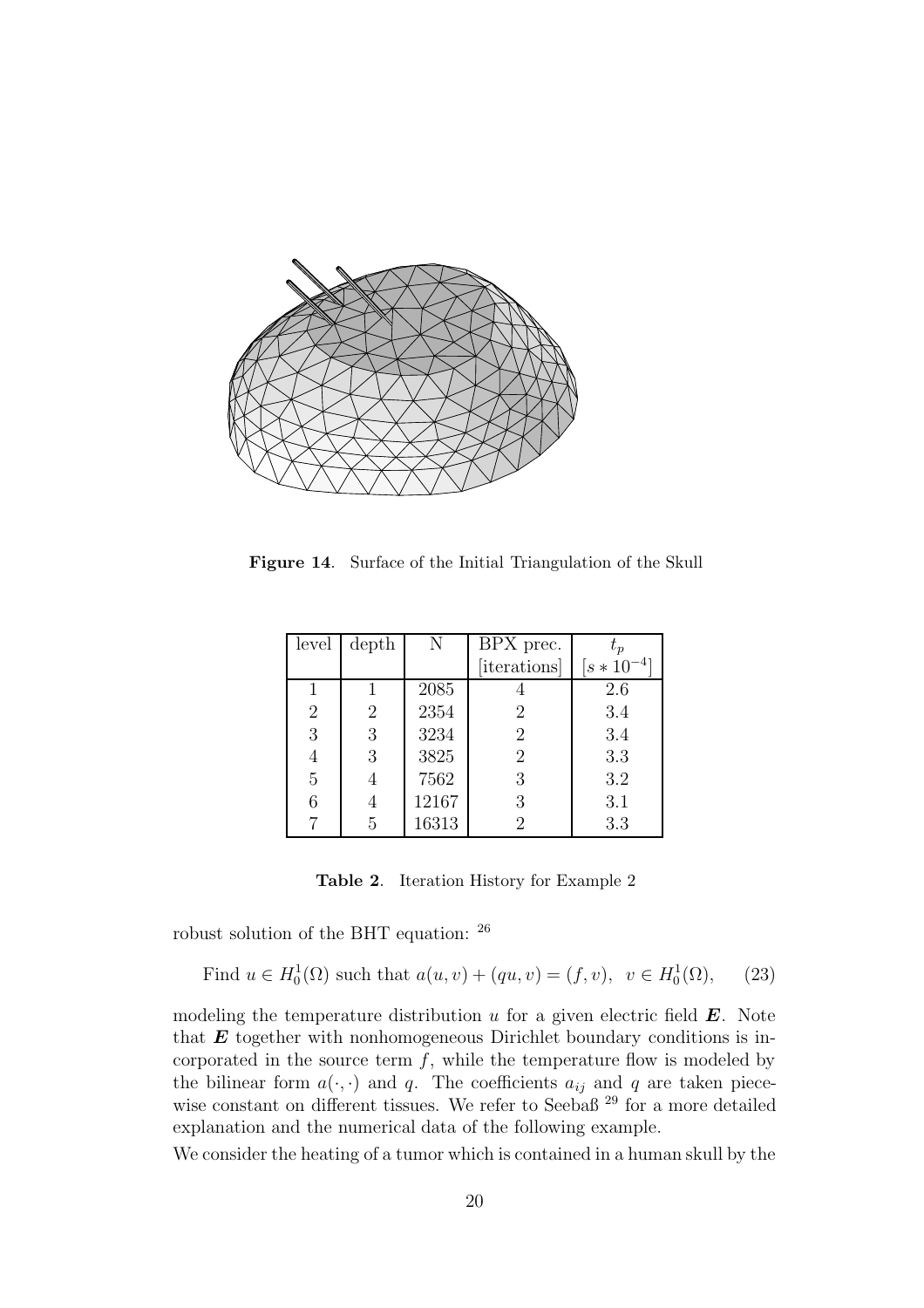

**Figure 15.** Clipping of the Triangulation  $\mathcal{T}_5$  on Refinement Level 7



**Figure 16**. Isolines of Temperature on the Clipping Plane

electric field resulting from three implanted antennas. A suitable description of the computational domain  $\Omega$  is obtained by computer tomography. Figure 14 is showing the surface of  $\Omega$  and the initial triangulation  $\mathcal{T}_0$  which is given by Seebaß  $^{29}$ . Note that  $\mathcal{T}_0$  is chosen such that different tissues as bone, brain and tumor belong to different tetrahedra. Finally, the additional Helmholtz term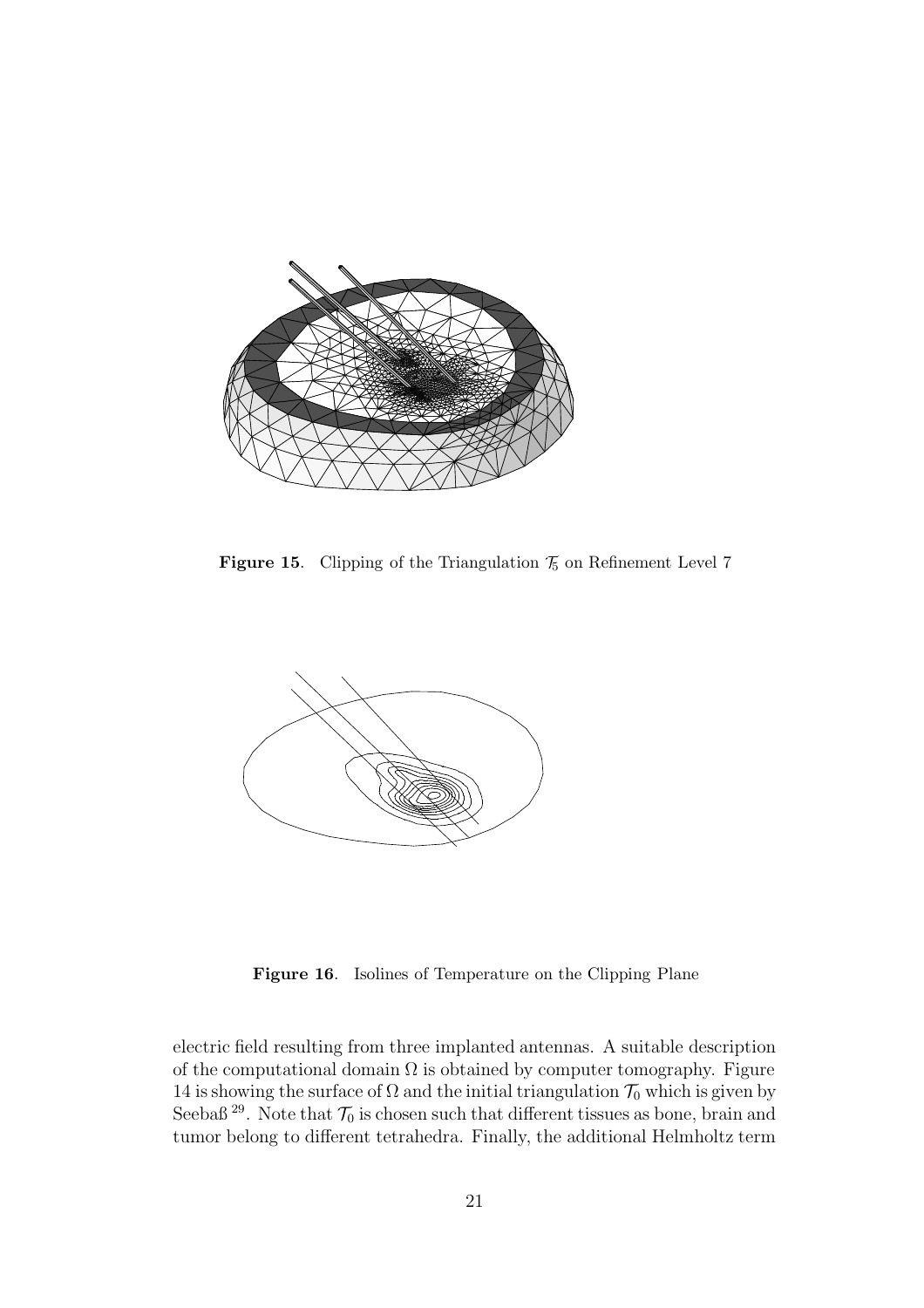appearing in (23) has to be incorporated properly in the BPX preconditioner as proposed by Bornemann <sup>8</sup>. Performing 7 adaptive refinement steps we obtain the iteration history reported in Table 2. Again the results confirm the efficiency of the proposed multilevel method and its implementation. As expected, the refinement concentrates on the neighborhood of the antennas and the tumor in the interior of the skull where we have high gradients of the temperature. This is illustrated by Figures 15 and 16 showing the final triangulation  $\mathcal{T}_5$  and the level curves of the temperature on some clipping plane. Here the different tissues are indicated by black (bone), white (brain) and grey (tumor).

All computations have been carried out on a SUN Sparc IPX.

**Acknowledgments** The authors are deeply indebted to P. Deuflhard for initiating and encouraging their work on adaptive multilevel methods. Sincere thanks to R. Roitzsch for his invaluable help extending the data structures of KASKADE and to M. Seebaß for providing the initial mesh for the numerical example from hyperthermia. The figures have been generated with the help of the graphical environment GRAPE which is developed and distributed by the Sonderforschungsbereich 256 at the University of Bonn, Germany.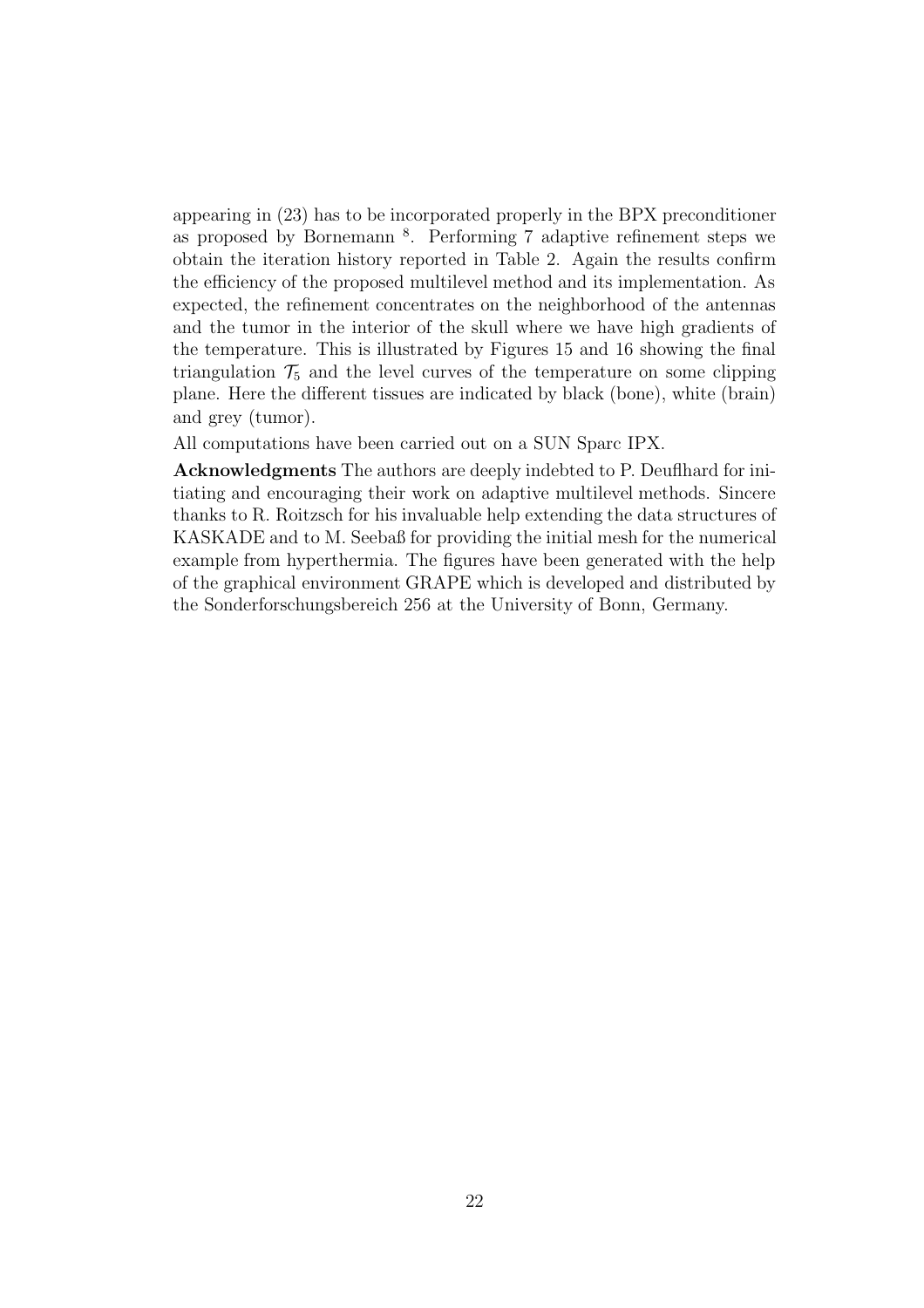# References

- 1. I. Babuška, W.C. Rheinboldt: *Estimates for Adaptive Finite Element Computations.* SIAM J. Num. Anal. **15**, p. 736–754 (1978)
- 2. I. Babuška, R.B. Kellogg, J. Pitkäranta: *Direct and Inverse Error Estimates for Finite Elements with Mesh Refinements.* Numer. Math. **33**, p. 447–471 (1979)
- 3. R.E. Bank: *PLTMG A Software Package for Solving Elliptic Partial Differential Equations. User's Guide 6.0.* SIAM, Philadelphia (1990)
- 4. R.E. Bank, A.H. Sherman, H. Weiser: *Refinement Algorithms and Data Structures for Regular Local Mesh Refinement.* Scientific Computing, R. Stepleman et al. (eds.), Amsterdam: IMACS North–Holland, p. 3–17 (1983)
- 5. E. Bänsch: *Local Mesh Refinement in 2 and 3 Dimensions.* IMPACT Comput. Sci. Engrg. **3**, p. 181–191 (1991)
- 6. J. Bey: *Analyse und Simulation eines Konjugierte–Gradienten–* Verfahrens mit einem Multilevel-Präkonditionierer zur Lösung dreidimensionaler, elliptischer Randwertprobleme für massiv parallele Rech*ner.* Diplomarbeit, RWTH Aachen (1991)
- 7. F. Bornemann: *An Adaptive Multilevel Approach to Parabolic Equations in Two Space Dimensions.* Dissertation, FU Berlin (1991)
- 8. F. Bornemann: *An Adaptive Multilevel Approach to Parabolic Equations III.* IMPACT Comput. Sci. Engrg. **4**, p. 1–45 (1992)
- 9. F. Bornemann, H. Yserentant: *A Basic Norm Equivalence in the Theory of Multilevel Methods.* To appear in Numer. Math. (1992)
- 10. J.H. Bramble, J.E. Pasciak, J. Xu: *Parallel Multilevel Preconditioners.* Math. Comp., **55**, p. 1–22 (1990)
- 11. P. G. Ciarlet: *The Finite Element Method for Elliptic Problems.* North– Holland, Amsterdam (1980)
- 12. T. Chan: *private communication.* (1991)
- 13. W. Dahmen, A. Kunoth: *Multilevel Preconditioning.* To appear in Numer. Math. (1992)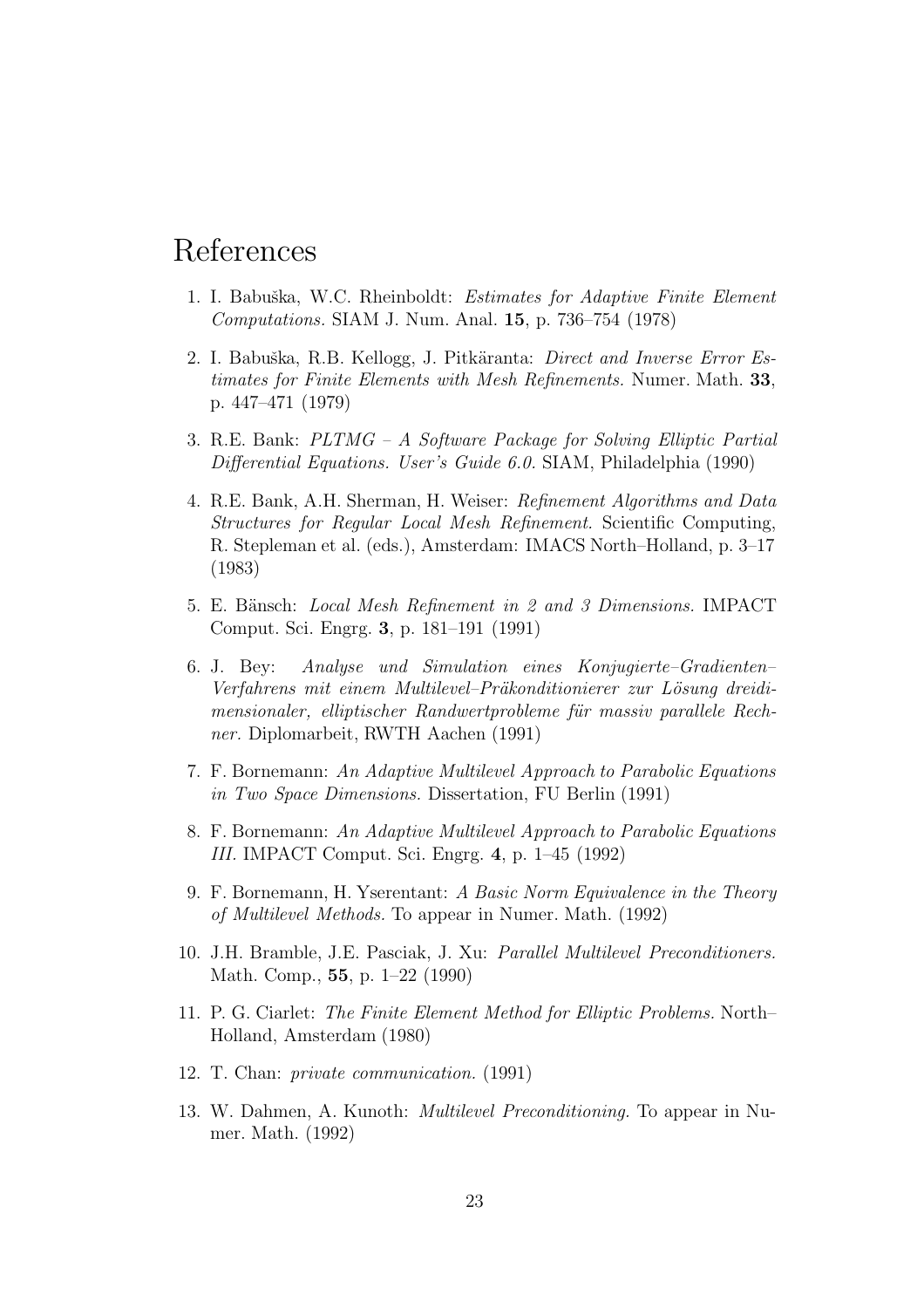- 14. P. Deuflhard, P. Leinen, H. Yserentant: *Concepts of an Adaptive Hierarchical Finite Element Code.* IMPACT Comput. Sci. Engrg. **1**, p. 3–35 (1989)
- 15. B. Erdmann, R. Roitzsch: *3–D ELLKASK Programmers Manual 1.0* . To appear as Technical Report, Konrad–Zuse–Zentrum Berlin (ZIB)
- 16. B. Erdmann, R. Roitzsch, F. Bornemann: *KASKADE Numerical Experiments.* Technical Report TR 91–1, Konrad–Zuse–Zentrum Berlin (ZIB) (1991)
- 17. R. Fritzsch, P. Oswald: *Zur optimalen Gitterwahl bei Finite–Elemente– Approximationen.* Wiss. Zeitschr. d. TU Dresden **37**, p. 155–158 (1988)
- 18. M. E. Go Ong: *Hierarchical Basis Preconditioners for Second Order Elliptic Problems in Three Dimensions.* Ph.D. Thesis, University of California, Los Angeles (1989)
- 19. M. Griebel: *Multilevel Algorithms Considered as Iterative Methods on Semidefinite Systems.* TUM–I9143, SFB–Bericht Nr. 342/29/91A TU München (1991), to appear in SIAM J. Sci. Stat. Comp.
- 20. W. Hackbusch:*Multi–Grid Methods and Applications.* Springer (1985)
- 21. R.H.W. Hoppe, R. Kornhuber: *Adaptive Multilevel Methods for Obstacle Problems.* Preprint SC 91–16, Konrad–Zuse–Zentrum Berlin (ZIB) (1991)
- 22. C. Johnson: *Numerical Solutions of Partial Differential Equations by the Finite Element Method.* Cambridge University Press, Cambridge (1987)
- 23. P. Leinen: *Ein schneller adaptiver L¨oser f¨ur elliptische Randwertprobleme.* Dissertation, Dortmund (1990)
- 24. Ch.K. Mesztenyi, W.C. Rheinboldt: *NFEARS: A Nonlinear Adaptive Finite Element Solver.* Report ICMA–87–113 Department of Mathematics and Statistics, University of Pittsburgh (1987)
- 25. P. Oswald: *On Discrete Norm Estimates Related to Multilevel Preconditioners in the Finite Element Method.* In: Proceedings of the International Conference on the Constructive Theory of Functions, Varna 1991 (to appear)
- 26. H.H. Pennes: *Analysis of Tissue and Arterial Blood Temperatures in the Resting Human Forearm.* J. Appl. Physiol. **1**, p. 93–122 (1948)